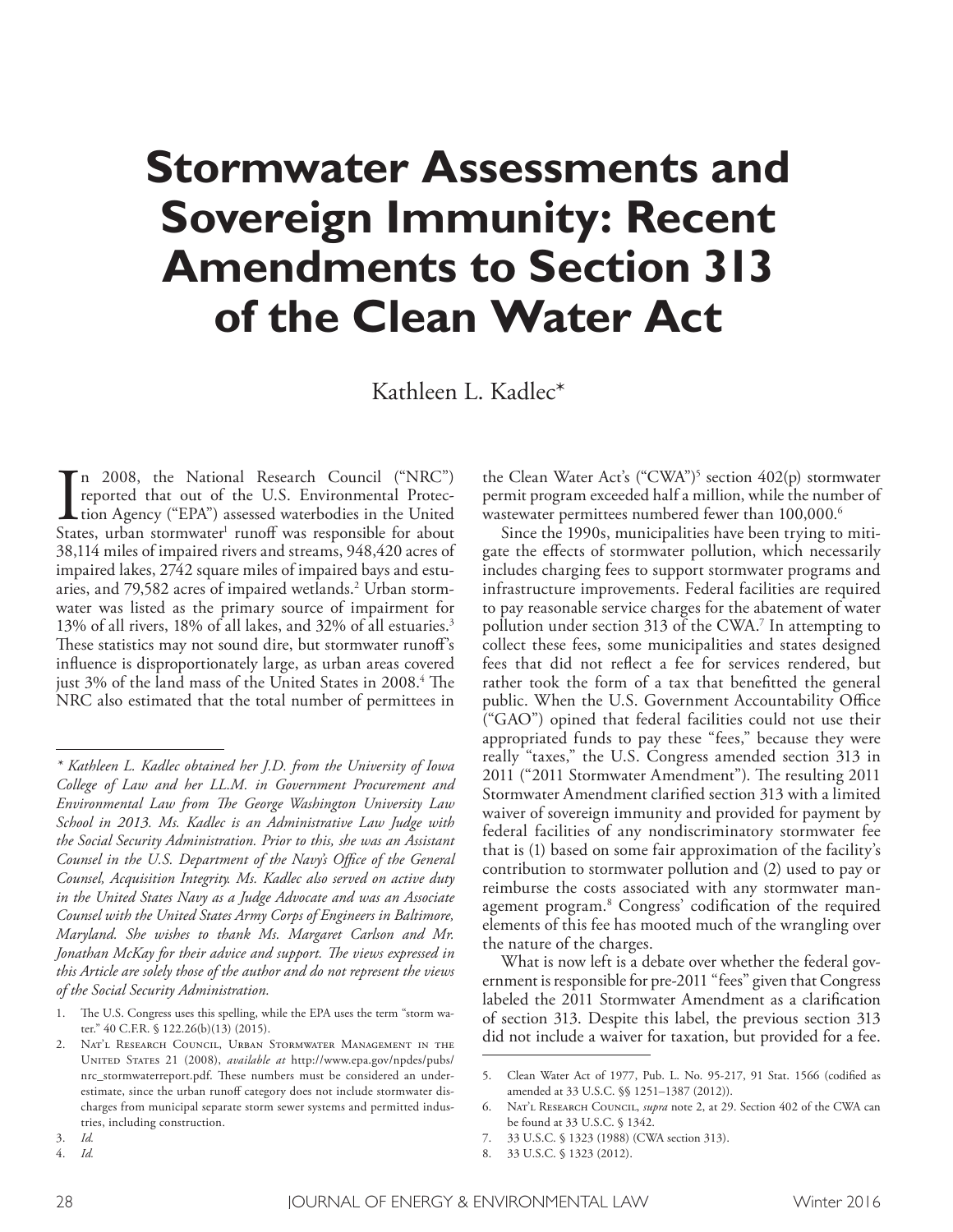Hence, the so-called "clarifcation" is really a new waiver and should not be applied retroactively. 9

Part I of this Article discusses the growing stormwater problem that results from increased urbanization and discharged pollutants. Part II details the importance of the Rivers and Harbors Act of 1899 ("RHA")10 on future stormwater regulation. Part III discusses the creation of the CWA and forms of sovereign immunity under the CWA. Part IV discusses the previous attempts to levy stormwater fees against federal facilities. Part V analyzes the actual 2011 Stormwater Amendment, its limited legislative history, and its sovereign immunity implications. Lastly, Part VI concludes with the implications of the clarifcation doctrine.

### **I. The Stormwater Problem**

Stormwater runoff is a byproduct of urbanization.<sup>11</sup> Urbanization increases the amount of impervious surfaces as more land is converted into parking lots, roads, highways, and buildings.<sup>12</sup> The increase in impervious surfaces affects the hydrology of surface water, and it is this changed hydrology, coupled with the resulting quality of the stormwater runof, that affects nearby water bodies.<sup>13</sup> These imperious surfaces are detrimental because they stop water from infltrating the ground, instead forcing it to fow over land and eventually into the respective waterbody. 14 During storm periods, this water reaches the waterbody much faster than groundwater. 15 Stream channels respond to these increased flows by increasing their cross-sectional area to accommodate the higher flows, such as by widening the stream bank and downcutting the stream bed.<sup>16</sup> This then triggers stream bank erosion and habitat degradation. 17 Scientists have concluded that the impact of urbanization on the hydrologic cycle is dramatic. 18

In addition to altering a stream's hydrology, stormwater runoff also introduces pollutants into waterbodies. Stormwater includes many urban pollutants such as lawn fertilizers and pesticides, oil and grease from cars and machinery, heavy metals from brake pads and tires, salts from snow and ice treatment, sediment from construction sites, and aromatic hydrocarbons from fuel combustion.<sup>19</sup> These pollutants not only impair water quality, but cause stream

warming and decrease biodiversity. 20 Together, these two general efects create what scientists have dubbed the "urban stream syndrome."21

Urbanization is occurring at an unprecedented rate as the majority of the United States' population now lives in suburban and urban areas. 22 A case in point is Loudoun County in Northern Virginia, which is in the Potomac River basin. Between 1980 and 2010, the county's population increased five-fold to more than 312,000 people.<sup>23</sup> This population explosion has resulted in more than one-ffth of Loudoun County's subwatersheds having more than 10% impervious cover. 24 In the eastern half of the county, most areas have at least 25% impervious cover. 25 Scientists have long demonstrated that stream degradation can occur at levels of impervious cover as low as 10%.<sup>26</sup> This is corroborated by the aquatic life surveys for Loudoun County, which report that nearly three-quarters of the county's streams are under "stress" or "severe stress."<sup>27</sup>

The traditional means of managing stormwater runoff in urban areas are a curb-and-gutter, catch basin, and storm drain network.<sup>28</sup> These networks take one of two forms: (1) separate storm sewers that convey only stormwater, or (2) combined sewer systems that combine stormwater with sewage. 29 Separate storm sewer systems usually convey runof directly into a waterbody while combined sewer systems direct the runoff to a treatment plant prior to discharge.<sup>30</sup> In addition to stormwater from these point sources, stormwater can also enter streams from nonpoint sources such as parking lots, highways, open land, rangeland, residential areas, and commercial areas. 31 But stormwater difers from direct discharges in that its fow is quite variable and, hence, harder to monitor for pollutants. 32 While it is an exaggeration to call the problem of urban stormwater the "fnal frontier" for water pollution regulation, it does represent one of the most challenging facets of water-pollutant control and remains a disproportionately large source of water pollution. 33

- 32. Nat'l Research Council, *supra* note 2, at 43.
- 33. *See id.* at 1–2, 18–21.

<sup>9.</sup> *See* Dekalb Cnty. v. United States, 108 Fed. Cl. 681, 708–10 (2013).

<sup>10.</sup> Rivers and Harbors Act of 1899, Pub. L. No. 55-425, 30 Stat. 1121.

<sup>11.</sup> The EPA defines stormwater as "runoff, snow melt runoff, and surface runoff and drainage." 40 C.F.R. § 122.26(b)(13) (2015).

<sup>12.</sup> *Id.*

<sup>13.</sup> Nat'l Research Council, *supra* note 2, at 1, 4–5, 11–16.

<sup>14.</sup> Dave Owen, *Urbanization, Water Quality, and the Regulated Landscape*, 82 U. Colo. L. Rev. 431, 441–42 (2011).

<sup>15.</sup> *Id.*

<sup>16.</sup> Thomas R. Schueler, *The Importance of Imperviousness*, 1 WATERSHED PROTECtion Techs. 100, 101 (1994).

<sup>17.</sup> *Id.*

<sup>18.</sup> Nat'l Research Council, *supra* note 2, at 144–45.

<sup>19.</sup> *Id.*

<sup>20.</sup> Owen, *supra* note 14, at 440–45; Schueler, *supra* note 16, at 102–07.

<sup>21.</sup> Owen, *supra* note 14, at 440–45.

<sup>22.</sup> Nat'l Research Council, *supra* note 2, at 1.

<sup>23.</sup> Potomac Conservancy, *State of the Nation's River 2011: One River, Two Worlds*, POTOMAC.ORG 1 (2011), http://static1.squarespace.com/static/52260563e 4b0e56a47d7efa6/t/527bb4b7e4b04a4b55113e52/1383838903495/sonr11\_ fnalreport.pdf.

<sup>24.</sup> *Id.*

<sup>25.</sup> *Id.*

<sup>26.</sup> *Id.*; Schueler, *supra* note 16.

<sup>27.</sup> Potomac Conservancy, *supra* note 23.

<sup>28.</sup> Office of Water, U.S. Envtl. Prot. Agency, EPA-821-R-99-012, Preliminary Data Summary of Urban Storm Water Best Management Practices 4-4 (1999), *available at* http://water.epa.gov/scitech/wastetech/guide/ stormwater/.

<sup>29.</sup> *Id*.

<sup>30.</sup> *Id*. at 4-4 to 4-5.

<sup>31.</sup> *Id.* at 4-5.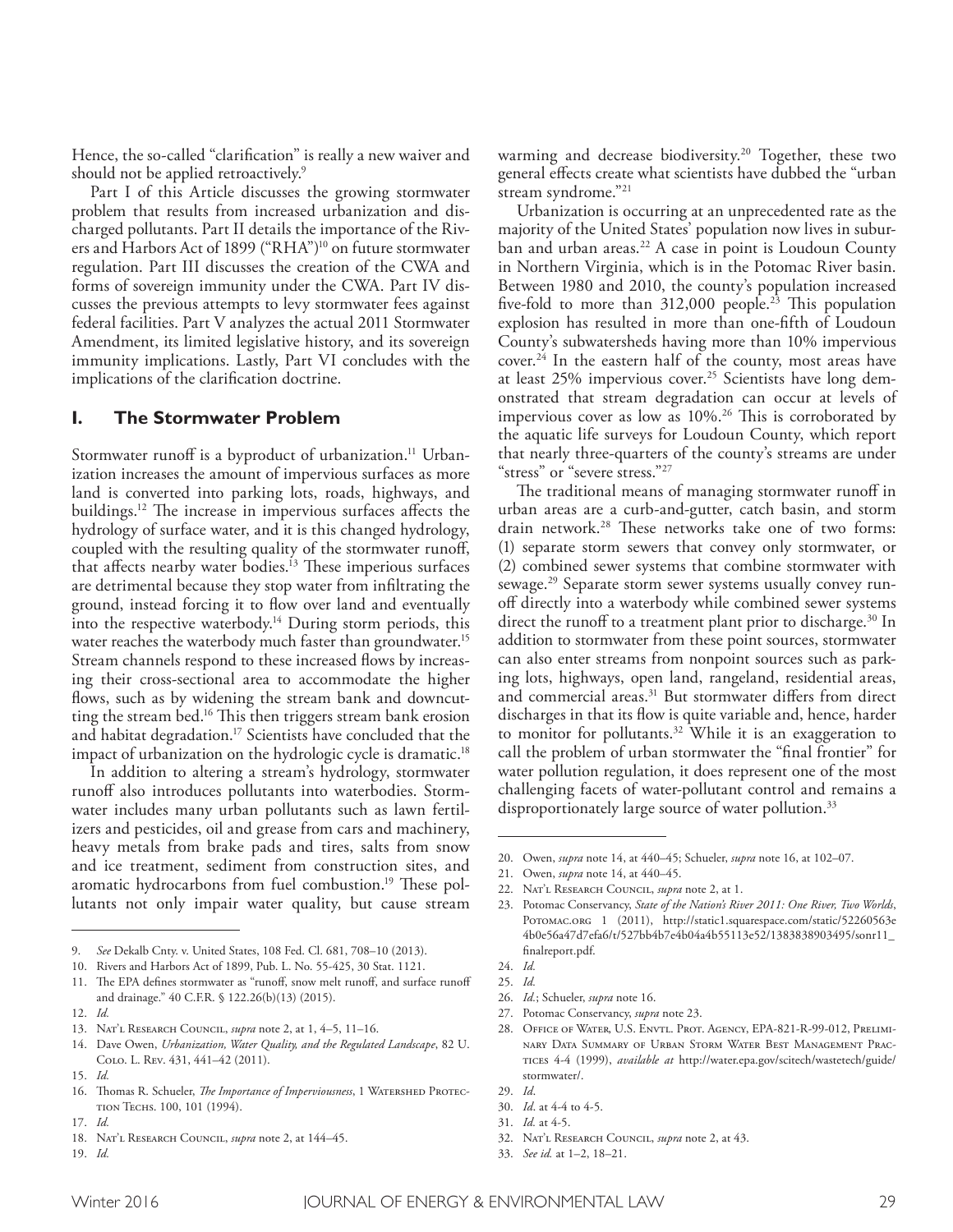#### **II. The Rivers and Harbors Act of 1899**

In order to appreciate Congress' limited waiver of sovereign immunity for stormwater fees, it is necessary to trace the legislative history of federal eforts to curtail water pollution. In the late nineteenth century, Congress frst enacted laws prohibiting the deposit of what it termed "refuse matter" into navigable waters. After the United States Supreme Court held in *Willamette Iron Bridge Co. v. Hatch*34 that there was no federal common law prohibiting the placement of obstructions in navigable waters,  $35$ Congress immediately enacted section 10 of the Rivers and Harbors Act of 1890. 36 While section 10 prohibited obstructions, section 6 of the Rivers and Harbors Act of 1890 prohibited discharges into navigable waters. 37 Section 11 mandated that officials report any of these discharges to the applicable district attorney of the United States. 38 The intent of this Act was to remedy the "serious injury" to watercourses caused not only by obstacles that impeded navigation but also by pollution. 39 By the late nineteenth century, not only did obstructions from log booms and the removal of stone from dams threaten the nation's public works, but pollution already afected the nation's waterways. 40 For example, sawmill waste, ballast, steamboat ashes, and rubbish from passing vessels were all reported sources of pollution. 41

In 1894, Congress simplifed section 6 and added an exception for sewage, providing that it

shall not be lawful to place, discharge, or deposit, by any process or in any manner, ballast, refuse, dirt, ashes, cinders, mud, sand, dredgings, sludge, acid, or any other matter of any kind other than that fowing from streets, sewers, and passing therefrom in a liquid state, in the waters of any harbor or river of the United States. 42

At then**–**Secretary of War Daniel Lamont's suggestion, the 1894 version of the Rivers and Harbors Act also provided that violation of section 6 constituted a misdemeanor punishable by fne, imprisonment, or both. 43

In 1899, Congress again amended the Rivers and Harbor Act of 1890. 44 In the 1899 version, Congress moved section 6 to section 13, retaining the reference to refuse matter and

- 40. *Id.*
- 41. *Id.*
- 42. Act of Aug. 18, 1894, ch. 299, § 6, 28 Stat. 338, 363.
- 43. *Id.*; *see also* H.R. Exec. Doc. No. 53-123, at 2–3 (1894). Sections 6 through 8 of the RHA track the suggested changes made by Secretary of War Lamont.
- 44. Rivers and Harbors Act of 1899, Pub. L. No. 55-425, 30 Stat. 1121, 1121.

the sewage exception, but now identifed potential pollution sources.<sup>45</sup> The RHA now read that it was unlawful to:

[T]hrow, discharge, or deposit, or cause, sufer or procure to be thrown, discharged, or deposited either from or out of any ship, barge, or other foating craft of any kind, or from the shore, wharf, manufacturing establishment, or mill of any kind, any refuse matter of any kind or description whatever other than that fowing from streets and sewers and passing therefrom in a liquid state, into any navigable water of the United States . . . . 46

Congress also made it unlawful to place anything on the bank of any navigable water that would wash into the navigable water and impede navigation. 47 For the frst time, Congress authorized the Secretary of War to grant discharge permits provided that "anchorage and navigation will not be injured thereby." 48 Congress also directed the district attorneys of the Department of Justice to "vigorously prosecute" all ofenders when the Secretary of War requested them to do so.<sup>49</sup> These amendments were most likely the result of then– Secretary of War Daniel Lamont's 1897 report to Congress, which described the limitations of the Rivers and Harbors Act of 1894 and suggested changes. 50

These laws were underutilized until the 1960s when the United States Supreme Court held that the sewage exception in section 13 of the RHA was very narrow and that the industrial discharges from iron production at issue, although suspended in a liquid, necessitated a permit. 51 A few years later, in *United States v. Standard Oil Co.*, 52 the Supreme Court read the term "refuse" in 33 U.S.C. § 407 (RHA section 13) to include all foreign substances (including those that were commercially valuable) and pollutants apart from those fowing from streets and sewers and passing therefrom in a liquid state into the watercourse.<sup>53</sup> The Court refused to read section 13 in a vacuum, noting that

- 49. *Id.* § 17, 30 Stat. at 1153.
- 50. *See* H.R. REP. No. 54-293, at 8-13 (1897). The changes actually mirror Secretary of War Lamont's proposed Act "Revising and Enlarging Laws for Protection of Navigable Waters." *Compare id.* (containing copy of the draft Act submitted to Congress), *with* Rivers and Harbors Act of 1899 §§ 1–22, 30 Stat. at 1121–61 (version enacted). In addition to the changes noted above, Secretary Lamont suggested the addition of congressional consent to create any obstruction or to construct any bridge, dam, dike, causeway over any port, roadstead, haven, harbor, canal, navigable river, or other navigable water of the United States. H.R. Rep. No. 54-293, § 1, at 8. Secretary Lamont also suggested that it not be lawful to anchor vessels or foat loose timber and logs so as to obstruct the passage of other vessels or to sink a vessel in navigable channels. *Id.* § 7, at 10. The Act stated that any abandoned sunken vessel, boat, watercraft, raft, or other obstruction shall be broken up, removed, sold or otherwise disposed of by the Secretary of War. *Id.* § 11, at 12. In the case of an emergency, the Secretary of War had the authority to take possession of any craft so as to "clear immediately" the navigable water. *Id.* § 12, at 12–13. Secretary Lamont also suggested that a bridge owner be criminally liable if they fail to alter said structures to the satisfaction of the Chief of Engineers. *Id.* § 10, at 11–12.
- United States v. Republic Steel Corp., 362 U.S. 482, 490-91 (1960).
- 52. United States v. Standard Oil Co., 384 U.S. 224 (1966).
- 53. *Id.* at 225.

<sup>34.</sup> Willamette Iron Bridge Co. v. Hatch, 125 U.S. 1 (1888).

<sup>35.</sup> *Id.* at 6, 8, 17.

<sup>36.</sup> Act of Sept. 19, 1890, ch. 907, § 10, 26 Stat. 426, 454–55.

<sup>37.</sup> *Id.* § 6, 26 Stat. at 453. Specifcally, section 6 prohibited the depositing from "any ship, vessel, lighter, barge, boat or other craft, or from the shore, pier, wharf, furnace, manufacturing establishments, or mill, any ballast, stone, slate, gravel, earth, rubbish, wreck, flth, slabs edgings, sawdust, slag, cinders, ashes, refuse, or other waste of any kind" into navigable waters. *Id.*

<sup>38.</sup> *Id.* § 11, 26 Stat. at 455.

<sup>39.</sup> S. Rep. No. 50-224, at 2 (1888).

<sup>45.</sup> *Id.* § 13, 30 Stat. at 1152.

<sup>46.</sup> *Id.* 47. *Id.*

<sup>48.</sup> *Id.*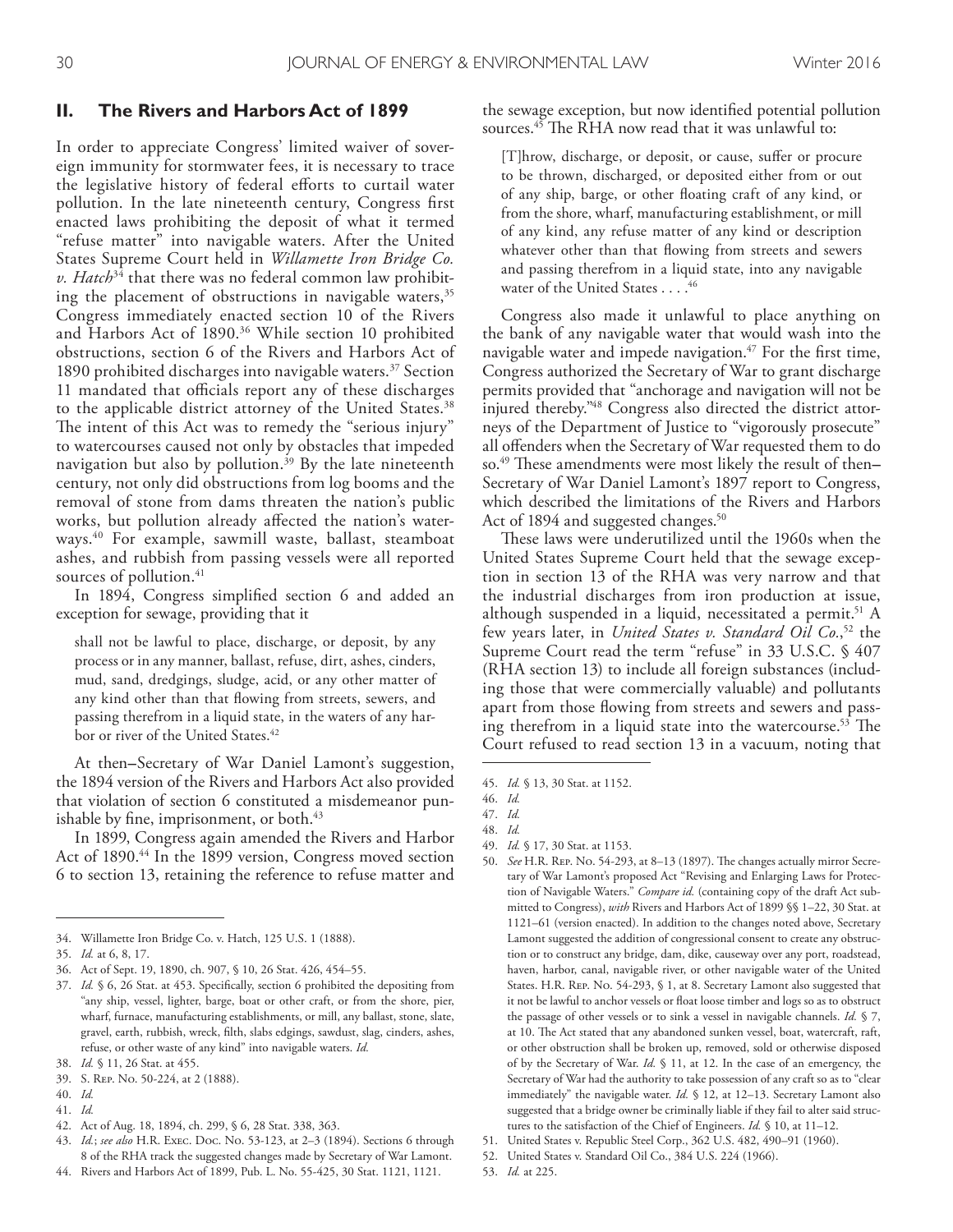at the time there was "greater concern than ever over pollution—one of the main threats to our free-fowing rivers and to our lakes as well."54

But the RHA only regulated the deposit of refuse and not continuous discharges into municipal sewer systems. This gap in what was known as the "Refuse Act" was one of the reasons Congress enacted the Water Pollution Control Act (commonly known as the CWA) of 1972. 55

# **III. The Clean Water Act**

#### *A. History and Background of the CWA*

The 1972 CWA was not Congress' first foray into water pollution regulation besides the RHA. In 1948, Congress enacted the Water Pollution Control Act. 56 Shortly after World War II, Congress recognized that water pollution had become an "increasingly serious problem due to the rapid growth of our cities and industries."<sup>57</sup> This prior Act deferred immensely to the states and focused on providing technical assistance and fnancial aid to states, agencies, and municipalities. 58 To this end, Congress directed the Surgeon General to work with other federal and state agencies to prepare and adopt comprehensive programs for eliminating and reducing the pollution of interstate waters and tributaries and to improve the sanitary condition of surface and underground waters. 59 Governors could also request that the federal government initiate enforcement proceedings against other states for the creation of water pollution that afected the health and welfare of their citizens. 60

Congress expanded federal support of state initiated water pollution control efforts into the next decade, but in 1965, it fnally required states to establish and enforce water quality standards and implementation plans. 61 Congress also established the Federal Water Pollution Control Administration, which would later become the EPA, in the then–Department of Health, Education, and Welfare. 62 Because it was apparent to Congress that combined sewer systems ("CSS") were overtaxing treatment plants, Congress authorized grants for

- 56. Water Pollution Control Act, Pub. L. No. 80-845, 62 Stat. 1155 (1948).
- 57. S. Rep. No. 80-462, at 1 (1948).
- 58. *See* Water Pollution Control Act § 1, 62 Stat. at 1155; H.R. Rep. No. 80-1829, at 6 (1948); S. Rep. No. 80-462, at 1–2.

research and development on the segregation of municipal storm and sanitary sewer systems. 63

The Senate wanted to have the Secretary of the newly created Federal Water Pollution Control Administration to establish the necessary water quality standards,<sup>64</sup> but the House triumphed and the role of establishing water quality standards remained with the states. 65 But the states moved too slowly, with only twenty-four approved plans in place by 1972. 66 Even though the 1965 amendments added new enforcement provisions, these provisions required a court finding that compliance was feasible before a court could issue an abatement order. 67 Governing bodies appear to have continued to rely on the 1948 abatement procedure and section 13 of the 1899 Refuse Act. 68

By the early 1970s, Congress desired stronger federal enforcement of water quality standards for interstate waters. Not only were states slow to approve water quality standards, but Congress viewed the existing permit system—based on the RHA—as being inadequate in two important respects: (1) it applied only to industrial polluters and (2) it divided administration authority between two agencies. 69 Because of these shortcomings, the Senate Committee on Public Works proposed what it called a "major change" in the program's enforcement mechanism from water quality standards to effluent limits as enforced by discharge permits.<sup>70</sup> Water quality was to be a measure of program efectiveness and performance, not a means of elimination and enforcement. 71

The year of 1970 also marked the addition of what is now section 313 of the CWA. In enacting this provision, Congress codifed then-existing Executive Order 11,288, which directed that federal facilities "shall, consistent with the paramount interest of the United States as determined by the President, insure compliance with applicable water quality standards and the purposes of this [Water Quality Improvement] Act in the administration of such property, facility, or activity."72

Executive Order 11,288 was not the executive branch's frst venture into water pollution control. As early as 1948, President Truman had ordered federal agencies to cooperate with state and local authorities in preventing pollution of surface and underground waters.<sup>73</sup> This included ensuring that the disposal of sewage, garbage, refuse, and other

73. Exec. Order No. 10,014, 13 Fed. Reg. 6601 (Nov. 3, 1948) (superseded 1965).

<sup>54.</sup> *Id.* at 225–26 (tracing history of the RHA).

<sup>55.</sup> Conn. Action Now, Inc. v. Roberts Plating Co., Inc., 457 F.2d 81, 88 (2d Cir. 1972); United States v. Lindsay, 357 F. Supp. 784, 792 (E.D.N.Y. 1973). Additionally, Congress also desired to have stronger federal enforcement of water quality standards for interstate waters. S. Rep. No. 92-414, at 3–9 (1971).

<sup>59.</sup> Water Pollution Control Act § 2, 62 Stat. at 1155–57. Tis mandate was subject to the economic feasibility of abatement. *Id.* § 2(d)(7), 62 Stat. at 1157.

<sup>60.</sup> Subcomm. on Air & Water Pollution, S. Comm. on Pub. Works, Summary and Analysis of Legislation Pending Before the Subcommittee on Air and Water Pollution, S. Doc. No. 92-9, at 4 (1971) [hereinafter S. Doc. No. 92-9]; *see also* Water Pollution Control Act § 2(d)(1)–(4), 62 Stat. at 1156–57.

<sup>61.</sup> S. Doc. No. 92-9, at 4; Water Pollution Control Act Amendment of 1956, Pub. L. No. 84-660, § 5(a), (g)(1), 70 Stat. 498, 500–01; *see also* S. Rep. No. 84-543, at 3–4 (1955).

<sup>62.</sup> S. Doc. No. 92-9, at 4; Water Quality Act of 1965, Pub. L. No. 89-234, § 2, 79 Stat. 903, 903.

<sup>63.</sup> Water Quality Act of 1965 § 3(a), 79 Stat. at 905–06; S. Rep. No. 89-10, at 6 (1965); H.R. Rep. No. 89-215, at 6 (1965).

<sup>64.</sup> S. Rep. No. 89-10, at 9.

<sup>65.</sup> *See* Water Quality Act of 1965 § 5(c)(1), 79 Stat. at 907–08; *see also* H.R. Rep. No. 89-215, at 10; H.R. Rep. No. 89-1022, at 10–13 (1965).

<sup>66.</sup> S. Doc. No. 92-9, at 4–5 (pointing to the inability of the states and federal government to agree on what the Water Pollution Control Act required and the lack of enforceable deadlines as reasons for the delays).

<sup>67.</sup> *See* Water Quality Act of 1965 § 5(c)(5), 79 Stat. at 909.

<sup>68.</sup> S. Rep. No. 92-414, at 5 (1971).

<sup>69.</sup> *Id.*

<sup>70.</sup> *Id.* at 7–8.

<sup>71.</sup> *Id.* at 8.

<sup>72.</sup> Water Quality Improvement Act of 1970, Pub. L. No. 91-224, § 21, 84 Stat. 91, 107–08; *see also* 33 U.S.C. § 1323 (1970); H.R. Rep. No. 91-940, at 51–58 (1970); H.R. Rep. No. 91-127, at 19–20, 42–43 (1969).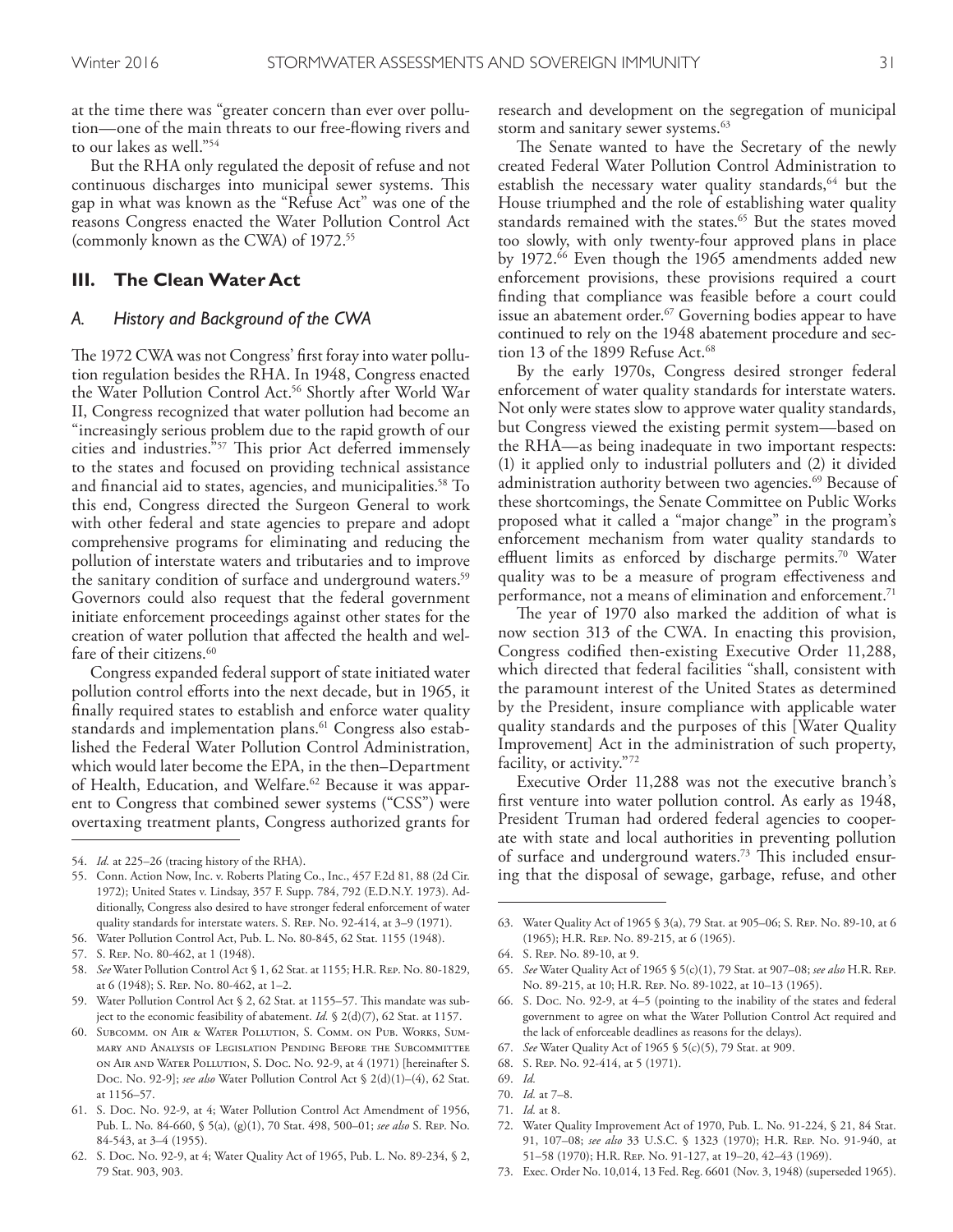wastes conformed to state law and other federal programs applicable to states and to the public. In 1965, President Lyndon B. Johnson issued Executive Order 11,258, which required federal agencies to develop pollution control plans and required secondary treatment before transmission to municipal treatment facilities.<sup>74</sup> The following year, President Johnson ordered federal agencies to comply with section 11 of the Water Pollution Control Act, which was CWA section 313's predecessor. 75

In 1972, Congress added a timetable and declared its intent to eliminate the discharge of pollutants into navigable waters by 1985. <sup>76</sup> Tis policy was refected in the extensive amendments to the CWA, the most important of which were the federal effluent guidelines and the section 402 and 404 permit programs for point source discharges and the addition of fill material to waters of the United States.<sup>77</sup> The Act also provided for civil and criminal penalties for permit violations. 78 In order to help encourage agency enforcement, Congress added a citizen suit provision in section 505. 79 Congress intended that these programs replace the overwhelmed permit system under the 1965 amendments. 80

While Congress took over control and enforcement of the federal permit program, it still provided several important roles for the states. Congress continued to authorize states to enter into pollution prevention and control agreements and to enforce their respective pollution control laws. 81 And the states now played an even greater role as the section 401 permit needed to construct or operate any facility now required a state water quality certifcation pursuant to section 301 of the Act. <sup>82</sup> Section 401 requires a state to certify that any discharge will comply with applicable sections of the CWA and the state's own water quality standards before an applicant can obtain a federal license or permit to conduct any activity (including the construction or operation of facilities) that may result in any discharge to a navigable

- 75. Exec. Order No. 11,288, 31 Fed. Reg. 9261 (July 2, 1966) (superseded 1970). Section 11 was also known as 33 U.S.C. § 466(h) (1952).
- 76. Federal Water Pollution Control Act Amendments of 1972, Pub. L. No. 92- 500, § 101, 86 Stat. 816, 816.
- 77. *See* 33 U.S.C. § 1344 (1976) (CWA section 404); Federal Water Pollution Control Act Amendments of 1972 §§ 301–303, 401–405, 86 Stat. at 844–50, 877–85; Cong. Research Serv., Serial No. 93-1, Legislative History of the Water Pollution Control Act Amendments of 1972, at 321–23 (1973).
- 78. *See* Federal Water Pollution Control Act Amendments of 1972 § 309, 86 Stat. at 859–60; Cong. Research Serv., *supra* note 77, at 529, 689–90.
- 79. Federal Water Pollution Control Act Amendments of 1972 § 505, 86 Stat. at 888–89; *see also* 33 U.S.C. § 1365 (1976) (CWA section 505); S. Rep. No. 92-414, at 79 (1971).
- 80. S. Rep. No. 92-414, at 8 (discussing the "uncertainty" created by the 1965 Act and the new permit system that prohibited the discharge of pollutants into the navigable waters).
- 81. Federal Water Pollution Control Act Amendments of 1972 § 103, 86 Stat. at 817–19.
- 82. *See* 33 U.S.C. § 1311 (1976) (CWA section 301); 33 U.S.C. § 1341 (1976) (CWA section 401).

water.<sup>83</sup> The limitations included in the certification become a condition of any federal license. 84 In efect, the section 401 certifcation gives the states broad authority to curtail federal permitting by ensuring compliance with their own state water quality standards.

The states also now had the option of administering the section 402 permit program under the supervision of the EPA**.** <sup>85</sup> Section 402 of the CWA grants EPA the authority to issue a permit for the discharge of any pollutant, except as to fll material (section 404). 86 To this efect, EPA administers the National Pollutant Discharge Elimination System ("NPDES"), which is designed to prevent harmful discharges into the nation's waters. 87 EPA initially administers the NPDES permitting system in each state, though the Agency can transfer such permitting authority to state officials.<sup>88</sup>

Congress also increased the requirements on federal facilities in section 313, now requiring that federal agencies comply with federal, state, interstate, and local standards respecting the control and abatement of pollution in the same manner as any other person. 89 By increasing the compliance burdens on federal facilities, Congress expressed its intent to make federal agencies more responsible for their discharges. 90 Yet these amendments still permitted the President to exempt any federal agency in the executive branch from compliance when "in the paramount interest" of the United States to do so. 91

Congress again amended the CWA in  $1977<sup>92</sup>$  and  $1987<sup>93</sup>$ The 1977 amendments to section 313 added that officers in

- 83. 33 U.S.C. § 1341; Pub. Util. Dist. No. 1 v. Wash. Dep't of Ecology, 511 U.S. 700, 707–08 (1994).
- 84. *Pub. Util. Dist. No. 1*, 511 U.S. at 724–25.
- 85. Federal Water Pollution Control Act Amendments of 1972 § 402, 86 Stat. at 880–83.
- 86. 33 U.S.C. § 1342(a) (1976) (CWA section 402); 33 U.S.C. § 1344 (1976).
- 87. *See* 33 U.S.C. § 1342(a).
- 88. 33 U.S.C. §§ 1251(b), 1342 (1976); Nat'l Ass'n of Home Builders v. Defenders of Wildlife, 551 U.S. 644, 650 (2007).
- 89. Federal Water Pollution Control Act Amendments of 1972 § 313, 86 Stat. at 875.
- 90. Cong. Research Serv., *supra* note 77, at 805.
- 91. Federal Water Pollution Control Act Amendments of 1972 § 313, 86 Stat. at 875. After the 1972 amendments to the CWA, President Nixon mandated that federal facilities comply with federal, state, interstate, and local substantive standards and limitations, to the same extent as any other person subject to such standards and limitations. This directive included compliance with effluent limitations and ocean dumping, along with references to the other recently amended environmental protection laws. Just as in 1970, the executive branch authorized the heads of federal agencies to exempt facilities subject to certain limitations. Exec. Order No. 11,752, 38 Fed. Reg. 34,793, 34,793–95 (Dec. 17, 1973). President Carter issued a similar Executive Order in the late 1970s, but added that federal facilities comply with the "same substantive, procedural, and other requirements that would apply to private persons." Exec. Order No. 12,088, 43 Fed. Reg. 47,707, 47,707 (Oct. 13, 1978). During this same time, several states received permission from the EPA to include federal facilities in their NPDES programs. *See* 46 Fed. Reg. 39,671 (Aug. 4, 1981) (Wyoming and Montana); 45 Fed. Reg. 81,876 (Dec. 12, 1980) (Georgia); 45 Fed. Reg. 65,656 (Oct. 3, 1980) (South Carolina); 45 Fed. Reg. 42,368 (June 24, 1980) (New York); 44 Fed. Reg. 65,664 (Nov. 14, 1979) (Nebraska); 44 Fed. Reg. 70,920 (Oct. 10, 1979) (Wisconsin); 44 Fed. Reg. 55,651 (Sept. 27, 1979) (Illinois); 43 Fed. Reg. 36,323 (Aug. 16, 1978) (Indiana).
- 92. Clean Water Act of 1977, Pub. L. No. 95-217, 91 Stat. 1566.
- 93. Water Quality Act of 1987, Pub. L. No. 100-4, 101 Stat. 7.

<sup>74.</sup> Exec. Order No. 11,258, 30 Fed. Reg. 14,483 (Nov. 17, 1965) (superseded 1966). If a federal entity could not connect to such a system, then it had to install its own waste treatment system. *Id.* at 14,484.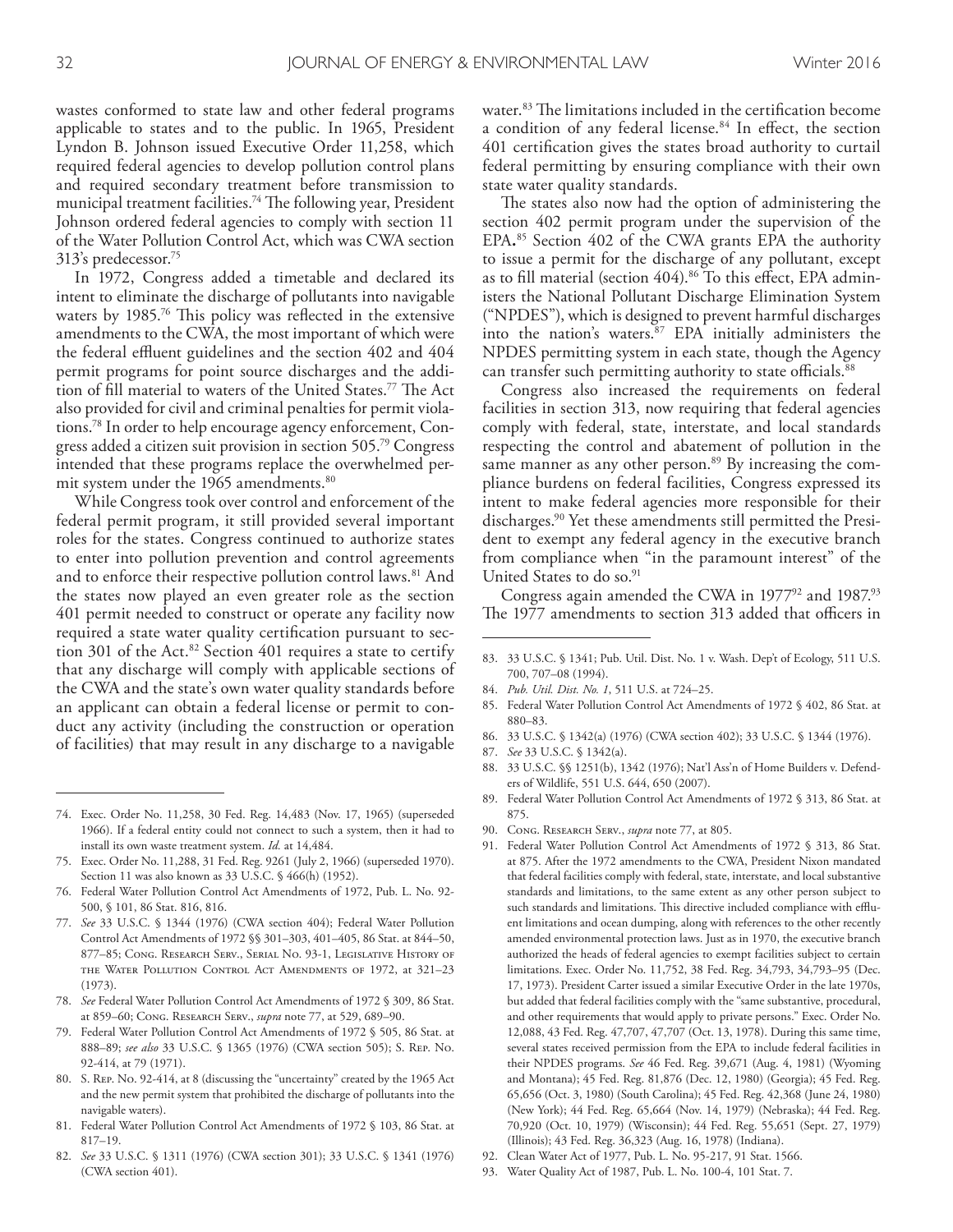performance of their official duties were also subject to the CWA, including the payment of reasonable service charges. 94 Congress intended that these amendments further clarify that all federal facilities must comply with all substantive and procedural requirements of federal, state, or local water pollution control laws. 95

Section 313 now applied notwithstanding any immunity of officials under any other provision of law.<sup>96</sup> However, Congress specifcally declared that federal employees were not personally liable for any civil penalties under the CWA. 97 Congress also authorized the President to issue regulations exempting from compliance any "weaponry, equipment, aircraft, vessels, vehicles, or other classes or categories of property, and access to such property, which are owned or operated by the Armed Forces of the United States . . . and which are uniquely military in nature" if it was in the paramount interest of the United States. 98

#### *B. Sovereign Immunity Under the Clean Water Act*

A federal agency's obligation to pay any stormwater charge depends on the degree to which Congress has waived sovereign immunity in the CWA. The doctrine of sovereign immunity dates back to 1821 and is a judicial construct with roots in British common law. 99 Sovereign immunity shields the federal government from lawsuits. Unless Congress waives sovereign immunity, federal agencies are exempt from state regulation and actions by private citizens. 100

The doctrine of sovereign immunity was entrenched in Supreme Court jurisprudence long before the Court explained its origin.<sup>101</sup> The Supreme Court has recently afrmed that "[a] waiver of sovereign immunity must be unequivocally expressed in statutory text" and will be strictly construed. 102 Congress does not have to use "magic words" to waive sovereign immunity, but the scope of the waiver must be clearly discernible from the statutory text in light of tra-

ditional interpretive tools. 103 Any ambiguity in the statutory language must be construed in favor of immunity, but sovereign immunity does not displace the other traditional tools of statutory construction. 104

While the Supreme Court consistently applied the doctrine of sovereign immunity, it was not until 1882 that the Court frst opined as to its origin. In 1846, the Supreme Court held that a circuit court could not entertain a private bill that sought to enjoin the United States from collecting on a judgment.<sup>105</sup> The Court declared that the circuit court did not have jurisdiction over the case as "the government is not liable to be sued, except with its own consent, given by law."106 In 1851, the Supreme Court again applied the doctrine and proclaimed that the doctrine was "the settled principle in our system of jurisprudence," but did not comment on its history. 107 In 1882, the Court fnally acknowledged that the doctrine was rooted in English common law but that there was no such thing as a "kingly head" of this nation.<sup>108</sup> After declaring that it was difficult to find a similar root in the United States given that there was no person in our government that exercised supreme executive power, the Court declared that it was most probable that

it has been adopted . . . as a part of the general doctrine of publicists, that the supreme power in every State, wherever it may reside, shall not be compelled, by process of courts of its own creation, to defend itself from assaults in those courts. 109

The Court has not elaborated any further on these origins. Since 1951, the Supreme Court has found an express waiver of sovereign immunity on only a handful of occasions, including §§ 1346 (United States as Defendant), 2409a (Real Property Quiet Title Actions) and 2501 (Court of Federal Claims Statute of Limitations) of title 28 of the U.S. Code, and  $\frac{1}{5}$  552a(g)(4)(A) (Privacy Act of 1974) of title 5. 110 When it does fnd the waiver, the Court usually does not devote much time to analysis, which is most likely due to the Court's requirement that the waiver be unequivocal.

For instance, the alleged waiver in 28 U.S.C. § 2501 states: "Every claim of which the United States Court of Federal Claims has jurisdiction shall be barred unless the petition thereon is fled within six years after such claim frst accrues."111 In analyzing the extent of this waiver, the Court succinctly noted that "[a] waiver of the sovereign immunity of

105. United States v. McLemore, 45 U.S. 286, 288 (1846).

107. Reeside v. Walker, 52 U.S. 272, 290 (1851).

<sup>94.</sup> Clean Water Act of 1977, sec. 61, § 313, 91 Stat. at 1598.

<sup>95.</sup> H.R. Rep. No. 95-830, at 93 (1977); S. Rep. No. 95-370, at 67–68, 184 (1977). Congress most extensively amended section 404's permit system for dredge and fll, adding sections (d) through (t). *See* Clean Water Act of 1977, sec.  $67(b)$ , §  $313(d)$ -(t), 91 Stat. at 1600-06. These sections included Secretary of the Army authority to issue general permits, exceptions to dredge and fll permits, and program delegation to the states. *Id.*

<sup>96.</sup> S. Rep. No. 95-370, at 184.

<sup>97.</sup> H.R. Rep. No. 95-830, at 35–36.

<sup>98.</sup> *Id.* at 93.

<sup>99.</sup> Harry M. Hughes & Mitzi O. Weems, *Federal Sovereign Immunity Versus State Environmental Fines*, 58 A.F. L. Rev. 207, 213–14 (2006) (discussing the history of sovereign immunity).

<sup>100.</sup> *Id.* at 212. Even though the doctrine was frmly embedded in the Supreme Court's jurisprudence as early as 1846, scholar Edwin M. Borchard is credited with coining the term in 1921. *Id.* at n.29 (citing Edwin M. Borchard, *Government Liability in Tort*, 34 Yale L.J. 1, 4 (1924)).

<sup>101.</sup> United States v. Lee, 106 U.S. 196, 207 (1882) (noting that the Court had repeatedly asserted the principal but had never discussed the reasons for its existence).

<sup>102.</sup> FAA v. Cooper, 132 S. Ct. 1441, 1448 (2012); *see also* Ruckelshaus v. Sierra Club, 463 U.S. 680, 685–86 (1983).

<sup>103.</sup> *Cooper*, 132 S. Ct. at 1448.

<sup>104.</sup> *See id*.

<sup>106.</sup> *Id*.

<sup>108.</sup> United States v. Lee, 106 U.S. 196, 205–06 (1882).

<sup>109.</sup> *Id.* at 206.

<sup>110.</sup> FAA v. Cooper, 132 S. Ct. 1441, 1448–49 (2012) (referring to 5 U.S.C. § 552a(g)(4)(A)); Franconia Assocs. v. United States, 536 U.S. 129, 141 (2002) (referring to 28 U.S.C. § 2501); Block v. North Dakota, 461 U.S. 273, 275–76 (1983) (referring to 28 U.S.C. § 2409a); United States v. Gilman, 347 U.S. 507, 508 (1954) (noting that "[t]he Tort Claims Act, by imposing liability on the United States for the negligent acts of its employees, has placed it in the general position of a private employer").

<sup>111.</sup> *Franconia Assocs.*, 536 U.S. at 138 (citing 28 U.S.C. § 2501).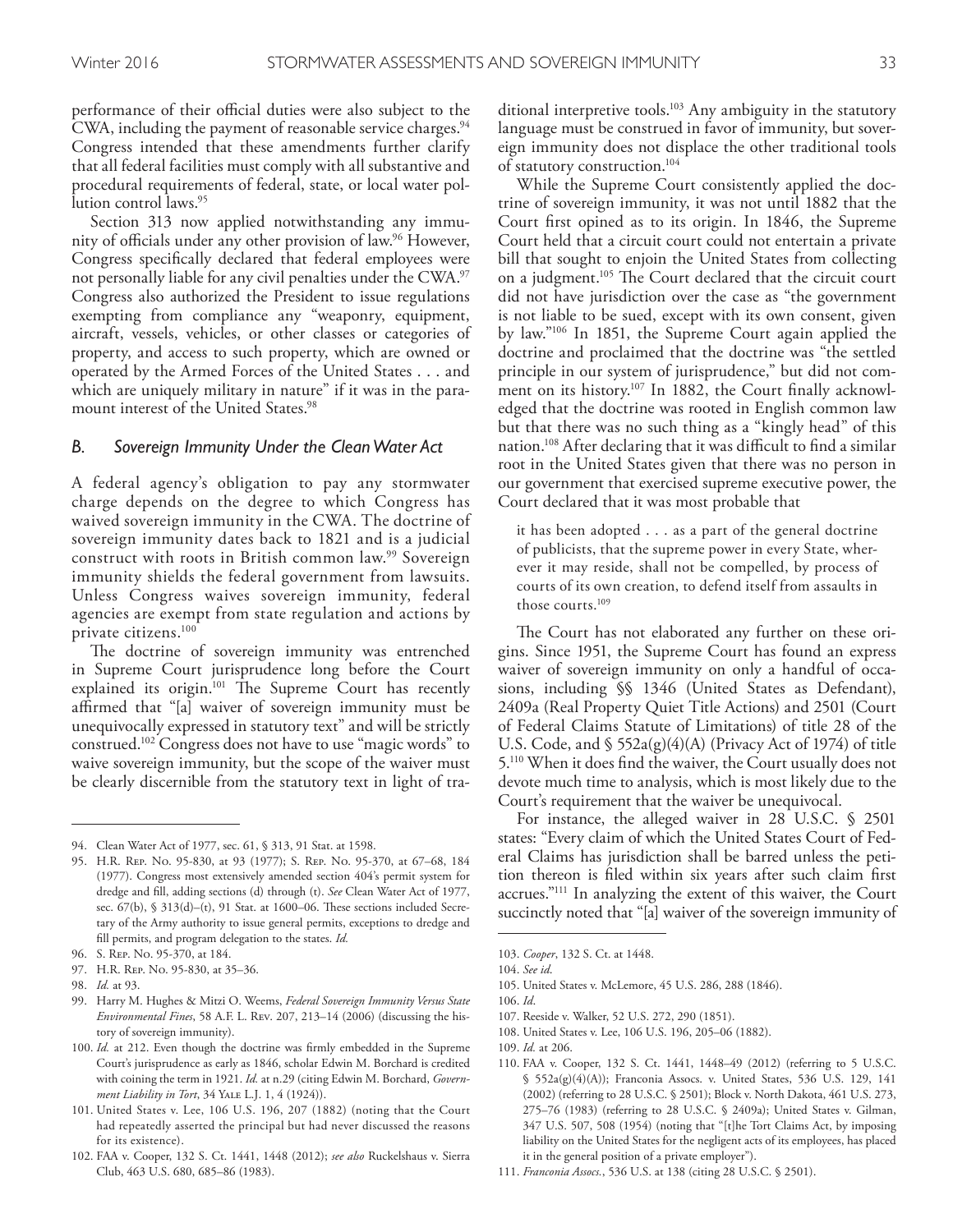the United States 'cannot be implied but must be unequivocally expressed.' That requirement is satisfied here."<sup>112</sup> The Court acted just as swiftly over thirty years later when it considered the waiver in 28 U.S.C. § 2409a, noting that "[u]nder the Quiet Title Act of 1972 [("QTA")], . . . the United States, subject to certain exceptions, has waived its sovereign immunity and has permitted plaintifs to name it as a party defendant in civil actions to adjudicate title disputes . . . . "<sup>113</sup>

The Court did not apply canons of statutory construction when it addressed the civil remedies provision of the Privacy Act. The Court merely noted that  $\frac{1}{5}$  552a(g)(4)(A) of title 5 provides that for any "intentional or willful" refusal or failure to comply with the Act, the United States shall be liable for "actual damages sustained by the individual as a result of the refusal or failure, but in no case shall a person entitled to recovery receive less than the sum of \$1,000."114

Congress waived sovereign immunity in sections 313 and 505 of the CWA. Section 313 mandates that

federal facilities . . . shall be subject to, and comply with, all Federal, State, interstate, and local requirements, administrative authority, and process and sanctions respecting the control and abatement of water pollution in the same manner, and to the same extent as any nongovernmental entity including the payment of reasonable service charges. 115

Section 505 of the CWA provides that "a citizen may commence civil actions in district court against any person (including . . . the United States . . .) who is alleged to be in violation of . . . an effluent standard or limitation under this Act . . . . "116

These waivers have been challenged in the Supreme Court on three occasions. 117 In *EPA v. California ex rel. State Water Resources Control Board*, the State of California claimed that section 313 mandated that federal facilities had to have a state-issued section 402 NPDES permit to discharge pollutants into a water of the United States, and because California had assumed responsibility for the NPDES permitting program, California was the permitting

authority. 118 As support for its argument, California pointed to the mandate in section 313 that agencies discharging pollutants must "comply with Federal, State, interstate, and local requirements respecting control and abatement of pollution to the same extent that any person is subject to such requirements, including the payment of reasonable service charges."119 California also argued that section 505's reference to citizen suits for violations of effluent standards or limitations bolstered its argument. 120

The Supreme Court rejected California's claim because section 313 of the CWA did not expressly provide that federal dischargers must obtain state NPDES permits. The Court noted that neither section 313 nor any other section of the 1972 amendments expressly state that obtaining a state NPDES permit is a "requirement respecting control and abatement of pollution."<sup>121</sup> The Court rejected California's arguments regarding section 505's waiver as it pertained to section 402 and not section 313. 122

In *U.S. Department of Energy v. Ohio*, 123 Ohio sought state and federal civil penalties for alleged past violations of the Resource Conservation and Recovery Act of 1976  $("RCRA")^{124}$  and the CWA.<sup>125</sup> To ascertain if the federal government was liable for past violations (where the remedy would be punitive fnes), the Court discussed sovereign immunity in the federal facility and citizen suit provisions of both the CWA and RCRA.<sup>126</sup> The Court first addressed to what degree the similar citizen suit provisions of the two statutes waived sovereign immunity for punitive fnes against the federal government.<sup>127</sup> The Court found that neither citizen suit provision waived sovereign immunity for punitive fnes because the provisions incorporated existing civil penalties and these provisions did not defne "person" to include the United States. 128 Ohio argued that the citizen suit provisions themselves defned "person" to include the United States, but the Supreme Court refused to budge, declaring that the waiver was not sufficiently clear and unequivocal. 129

- 33 U.S.C. § 1323 (1970).
- 122. *EPA v. Cal. ex rel. State Water Res. Control Bd.*, 426 U.S. at 222–24.
- 123. U.S. Dep't of Energy v. Ohio, 503 U.S. 607 (1992).
- 124. Resource Conservation and Recovery Act of 1976, Pub. L. No. 94-580, 90 Stat. 2795 (codifed as amended at 42 U.S.C. §§ 6901–6992k (2012)).
- 125. *U.S. Dep't of Energy v. Ohio*, 503 U.S. at 612.
- 126. Both parties, and more importantly, the Court, acknowledged that the federal government was liable for coercive fnes. *Id.* at 613.

- 128. *Id.* at 617.
- 129. *Id.* at 619–20.

<sup>112.</sup> *Id.* at 141 (citations omitted) (quoting United States v. King, 395 U.S. 1, 4 (1969)).

<sup>113.</sup> *Block*, 461 U.S. at 275–76. Whether the United States had waived immunity was not the gravamen of the case. There were two separate issues: (1) whether Congress intended the QTA to provide the exclusive procedure by which a claimant can judicially challenge the title of the United States to real property and (2) whether the QTA's twelve-year statute of limitations is applicable in instances where the plaintif is a state. *Id.* at 276–77.

<sup>114.</sup> *Cooper*, 132 S. Ct. at 1448–49 (citing 5 U.S.C. § 552a(g)(4)(A)). Perhaps, the Court did not bother dissecting the waiver because the real crux of the challenge was to the meaning of "actual damages." *See id.* at 1449.

<sup>115.</sup> 33 U.S.C. § 1323 (1970).

<sup>116.</sup> 33 U.S.C. § 1365 (1970) (CWA section 505).

<sup>117.</sup> *See* U.S. Dep't of Energy v. Ohio, 503 U.S. 607 (1992); Weinberger v. Romero-Barcelo, 456 U.S 305 (1982); EPA v. Cal. ex rel. State Water Res. Control Bd., 426 U.S. 200 (1976). In *Weinberger v. Romero-Barcelo*, the Supreme Court held that the CWA did not mandate the issuance of an injunction in the face of all statutory violations, but permitted the exercise of discretion on the part of district court judges. *Weinberger*, 456 U.S at 320. This was unlike the Endangered Species Act, which mandates injunctions in order to avoid jeopardizing the continued existence of any endangered species. *Id.* at 313–14.

<sup>118.</sup> *EPA v. Cal. ex rel. State Water Res. Control Bd.*, 426 U.S. at 210–11. Although only the state of California is mentioned in the case name citation, the state of Washington was also a party to the dispute.

<sup>119.</sup> *Id.* at 212, 221.

<sup>120.</sup> *Id.* at 222.

<sup>121.</sup> *Id.* at 200, 212–13, 221–22. At this time, section 313 of the CWA only mandated that federal installations

engaged in any activity resulting, or which may result, in the discharge or runoff of pollutants shall comply with Federal, State, interstate, and local requirements respecting control and abatement of pollution to the same extent that any person is subject to such requirements, including the payment of reasonable service charges.

<sup>127.</sup> *Id.* at 615.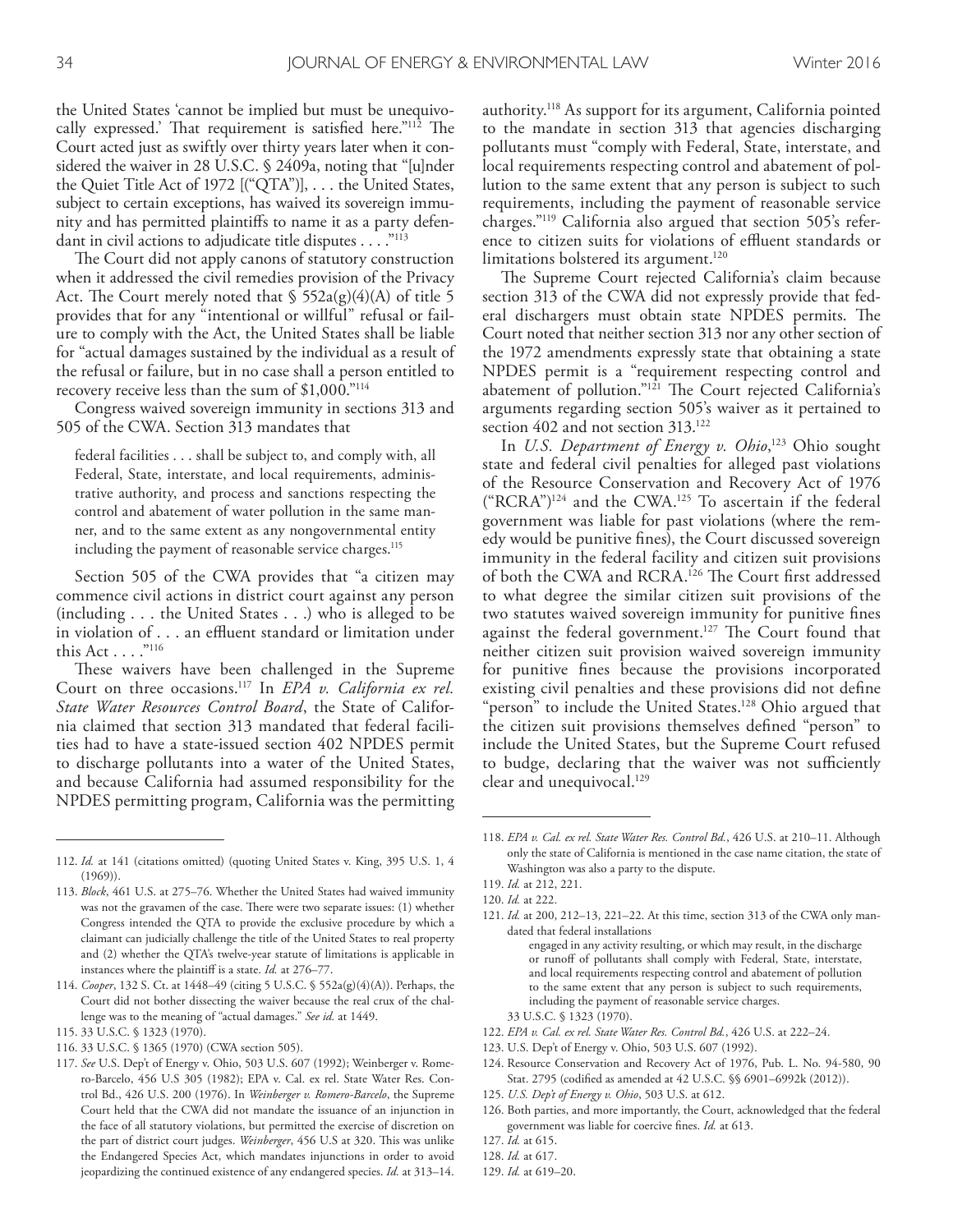The Court then addressed the federal facilities provision of the CWA. At the time of the suit, section 313 provided that:

Each department, agency, or instrumentality of the . . . Federal Government . . . shall be subject to, and comply with, all Federal, State, interstate, and local requirements, administrative authority, and process and sanctions respecting the control and abatement of water pollution in the same manner  $\dots$  as any nongovernmental entity  $\dots$ . The preceding sentence shall apply (A) to any requirement whether substantive or procedural (including any recordkeeping or reporting requirement, any requirement respecting permits and any other requirement, whatsoever), (B) to the exercise of any Federal, State or local administrative authority, and (C) to any process and sanction, whether enforced in Federal, State, or local courts or in any other manner . . . . The United States shall be liable only for those civil penalties arising under Federal law or imposed by a State or local court to enforce an order or the process of such court. 130

Ohio claimed that Congress' use of the term "sanctions" and the fact that the section 402 permits arose under federal law, demonstrated a waiver as to punitive fnes. 131 Again, the Court refused to find a sufficiently clear and unequivocal waiver of sovereign immunity. The Court held that "sanctions" as it appeared in the context of "process and sanctions," made it distinct from what it called "substantive requirements."<sup>132</sup> This structure implied, according to the Court, that Congress' use of the term "sanction" was drafted to allow states to coerce federal actors to comply with the law, but not to impose punitive fnes. 133 As to whether the state statutes approved by the EPA and supplanting the CWA could be read to arise under federal law, the Court concluded that Congress' use of "arising under Federal law" was not sufficiently clear to establish a waiver for punitive fnes. 134

The federal facilities waiver in RCRA was similar to the frst sentence of section 313. Section 6961 of title 42 of the U.S. Code provided that the federal government "shall be subject to, and comply with, all Federal, State, interstate, and local requirements, both substantive and procedural . . . in the same manner, and to the same extent, as any person is subject to such requirements."<sup>135</sup> Congress also provided that "[n]either the United States, nor any agent, employee, or officer thereof, shall be immune or exempt from any process or sanction of any State or Federal Court with respect to the enforcement of any such injunctive relief."136 Ohio claimed that the "all . . . requirements" language was a waiver of sovereign immunity for punitive fnes. 137 As it did with the CWA, the Court dismissed Ohio's claim as to § 6961, noting that it agreed with the Tenth Circuit that the "all . . . require-

135. *Id.* at 627 (quoting 42 U.S.C. § 6961).

ments" language could reasonably be interpreted as including substantive standards and the means for implementing those standards, but excluding punitive measures.<sup>138</sup> The Court observed that all of the requirements refer to either mechanisms requiring review of substantive compliance permit and reporting requirements—or to mechanisms for enforcing substantive compliance in the future—injunctive relief and subsequent sanctions. 139 What the Court did not see was any mention of any mechanism for penalizing past violations or an example of punitive fines.<sup>140</sup> To the Court, this was "powerful evidence" that Congress had no intent to subject the United States to punitive fnes. 141

#### **IV. Stormwater Taxation?**

The limited waiver as to reasonable service charges in section 313 of the CWA did not deter states and municipalities from trying to collect what amounts to stormwater taxes. In 2001, King County, Washington, attempted to collect stormwater assessments from the U.S. Forest Service ("Forest Service"). King County had implemented the 1987 CWA and created a surface water management program to regulate nonpoint source pollution.<sup>142</sup> The Forest Service maintains over 350,000 acres of federal land in that county and, as a federal entity, is statutorily obligated to pay "reasonable service charges" if it discharges pollutants as defined in the CWA.<sup>143</sup>

The Washington Revised Code permits counties in the State of Washington to raise revenue through rates and charges assessed against those served by, or receiving benefts from, any stormwater control facility or contributing to an increase of surface water runoff.<sup>144</sup> Under this authority, King County charged a "surface water management fee" on all developed parcels in unincorporated areas of the county, for surface and stormwater management services provided by the stormwater management program.<sup>145</sup> These services include, among others, basin planning, surface and stormwater quality and environmental monitoring, and facility design and construction. 146

According to King County, these fees were necessary in order to (1) promote the public health, safety, and welfare by minimizing uncontrolled surface and stormwater, erosion, and water pollution, (2) preserve and utilize the many values of the county's natural drainage system, including water

- 143. *Id.* at 1, 4; *see also* 33 U.S.C. § 1323 (2000).
- 144. U.S. GAO-B-306666, *supra* note 142, at 4-5 (citing WASH. REV. CODE § 36.89.080(1) (2005)).
- 145. Id. at 5 (citing KING CNTY., WASH. CODE §§ 9.08.050(A), 9.08.070(C)  $(2005)$
- 146. *Id.* at 3 (citing KING CNTY., WASH. CODE § 9.08.010(Y) (2005)).

<sup>130.</sup> *Id.* at 620 (quoting 33 U.S.C. § 1323(a) (1988)).

<sup>131.</sup> *Id.*

<sup>132.</sup> *Id.* at 623.

<sup>133.</sup> *Id.*

<sup>134.</sup> *Id.* at 627–28.

<sup>136.</sup> *Id.* 137. *Id.*

<sup>138.</sup> *Id.* at 627–28 (citing Mitzelfelt v. Dep't of the Air Force, 903 F.2d 1293, 1295 (1990)).

<sup>139.</sup> *Id.* at 628.

<sup>140.</sup> *Id.*

<sup>141.</sup> *Id.*; *see generally* Federal Facility Compliance Act of 1992, Pub. L. No. 102- 386, § 102, 106 Stat. 1505, 1505 (amending RCRA's federal facilities provision to expressly provide for coercive fnes for past violations).

<sup>142.</sup> *See* U.S. Gov't Accountability Office, B-306666, Forest Service–Surface Water Management Fees 2, 9 (2006), http://www.gao.gov/decisions/ appro/306666.htm [hereinafter U.S. GAO-B-306666].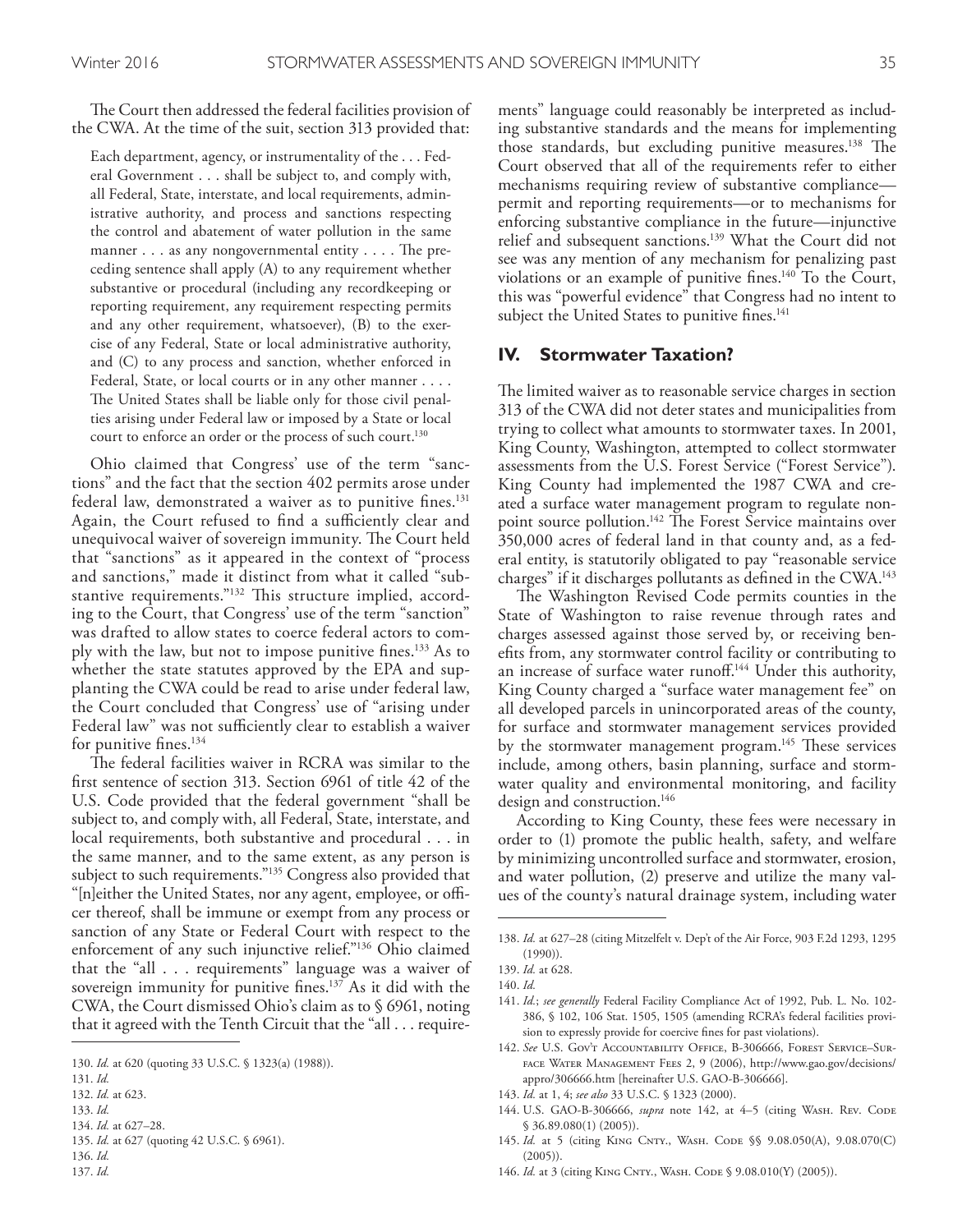quality, open space, fsh and wildlife habitat, recreation, education, urban separation and drainage facilities, and (3) provide for the comprehensive management and administration of surface and stormwater. 147 King County based its fees on the relative contribution of increased surface and stormwater runoff from a given parcel to the surface and stormwater management system. 148

The Forest Service questioned the validity of the fees, claiming that no direct services were provided to the Forest Service.<sup>149</sup> The Chief Financial Officer of the Forest Service then requested an advance decision from the Comptroller General ("Comp Gen") under 31 U.S.C. § 3529 as to the propriety of paying these fees.<sup>150</sup> The Comp Gen applied *San Juan Cellular Telephone Co. v. Public Service Commission of Puerto Rico*151 to ascertain the propriety of the fees. 152 In *San Juan Cellular*, the recognized leading decision on the issue of whether a fee is a  $\text{tax},^{153}$  the First Circuit concluded that a classic tax meets a three part test: (1) it is imposed by a legislature upon many, or all, citizens, (2) it raises money, and (3) it is spent for the beneft of the entire community. 154 Conversely, a regulatory fee is imposed by an agency upon those subject to its regulation and serves regulatory purposes, and the monies it raises are placed in a special fund to help defray the agency's regulation-related expenses. 155 When the inquiry about whether an assessment is a tax or a regulatory fee is inconclusive, courts applying the *San Juan Cellular* test have declared that the most important factor becomes the purpose behind the statute or regulation that imposes the fee. 156

Applying this test, the Comp Gen concluded that it was necessary to examine the statute's purpose because the assessment fell somewhere in between a tax and a fee.<sup>157</sup> The assessment raised money to beneft the entire community and King County provided no direct or tangible service. But the assessment served a regulatory purpose as the money was deposited into a special fund used only for maintaining and operating stormwater facilities. 158 Ultimately, the Comp Gen noted that this special fund was used to beneft the population at large and concluded that the assessment was a "thinly

- 152. U.S. GAO-B-306666, *supra* note 142, at 5–8 (citing *San Juan Cellular*, 967 F.2d at 685).
- 153. *See infra* note 274 (referring to several courts that have used the *San Juan Cellular* test).
- 154. *San Juan Cellular*, 967 F.2d at 685.

disguised tax" as the revenue generated benefted the population at large and did not provide any King County service. 159 As section 313 did not waive sovereign immunity for such taxation of the federal government, appropriated funds were not available to pay the tax. 160

In 2010, the controversy came to a head in Congress' backyard when the Government Accountability Office ("GAO") declared that federal facilities had to pay the District of Columbia Water and Sewer Authority's ("DC Water") Impervious Surface Area charge for sewer overflows, but not the District of Columbia's ("District") stormwater management fees, out of appropriated funds.<sup>161</sup> The GAO declared that the Supremacy Clause prohibited the federal government from paying the District's stormwater management fee because it was a tax. 162

District residents are served by one of two sewer systems. One is a CSS, which serves about one-third of the District  $(including the GAO).$ <sup>163</sup> The other is a multiple separate storm sewer system ("MS4"), which serves the other twothirds of the District.<sup>164</sup> The CSS system collects stormwater runoff and sanitary sewage through a single-pipe system leading to the Blue Plains Advanced Wastewater Treatment Plant ("Blue Plains").<sup>165</sup> The MS4, on the other hand, collects and conveys sanitary sewage and stormwater runoff in separate pipes<sup>166</sup>; the sewage is treated at Blue Plains before being released, while the stormwater is collected in public catch basins and is discharged untreated into local waterways. 167

In 2009, the District of Columbia amended its stormwater permit compliance law (D.C. Law 17-371) to require the collection of a stormwater fee against each property located in the District and prescribed a new method for calculating the fee. <sup>168</sup> Tis new fee was based on an impervious surface area ("ISA") assessment of each property in the District. 169 The ISA charge was calculated based on a flat rate per equivalent residential unit.<sup>170</sup> The funds from the fee was then credited to the MS4 Permit Compliance Enterprise Fund, and

166. *Id.*

- 169. *Id.*
- 170. D.C. Mun. Regs., tit. 21, § 556.5; U.S. GAO-B-320795, *supra* note 161, at 6.

<sup>147.</sup> *Id.* at 3, 9 (citing KING CNTY., WASH. CODE § 9.08.040 (2005)).

<sup>148.</sup> *Id.* at 3 (citing KING CNTY., WASH. CODE § 9.08.070(A)).

<sup>149.</sup> *See id.* at 1, 5.

<sup>150.</sup> *Id.* at 1.

<sup>151.</sup> San Juan Cellular Tel. Co. v. Pub. Serv. Comm'n of P.R., 967 F.2d 683 (1st Cir. 1992).

<sup>155.</sup> *Id.*

<sup>156.</sup> Valero Terrestrial Corp. v. Cafrey, 205 F.3d 130, 134 (4th Cir. 2000); *see also* U.S. GAO-B-306666, *supra* note 142, at 6 (citing to both *Valero Terrestrial Corp.*, 205 F.3d at 134, and *United States v. City of Huntington*, 999 F.2d 71, 74 (4th Cir. 1993), wherein the city of Huntington attempted to impose a municipal service fee for fre and food protection, and street maintenance on the United States Postal Service that stemmed solely from the federal government's status as property owner and not the use of any city service).

<sup>157.</sup> U.S. GAO-B-306666, *supra* note 142, at 5–9, 12–13.

<sup>159.</sup> *Id.* at 9.

<sup>160.</sup> *Id.* at 1, 10, 12. The Comp Gen refused to apply *Massachusetts v. United States*, 435 U.S. 444, 466–67 (1978), noting the case was inapplicable as it involved federal taxation of state functions. *See* U.S. GAO-B-306666, *supra* note 142, at 5 n.9.

<sup>161.</sup> Both of these charges were part of DC Water's fscal year 2011 bill for federal customers for water and sewer services. U.S. Gov't Accountability Office. GAO-B-320795, Use of the GAO's Appropriations to Pay the District of Columbia's Stormwater Fee 5 (2010) [hereinafter U.S. GAO-B-320795]; U.S. Gov't Accountability Office, GAO-B-319556, Use of Appropriated Funds to Pay for the D.C. Water Impervious Surface Area Fee 6 (2010) [hereinafter U.S. GAO-B-319556].

<sup>162.</sup> U.S. GAO-B-320795, *supra* note 161, at 6.

<sup>163.</sup> *Id.* at 7.

<sup>164.</sup> *Id.*

<sup>165.</sup> *Id.*

<sup>167.</sup> *Id.* at 8.

<sup>168.</sup> D.C. CODE § 34-2202.16 (2009).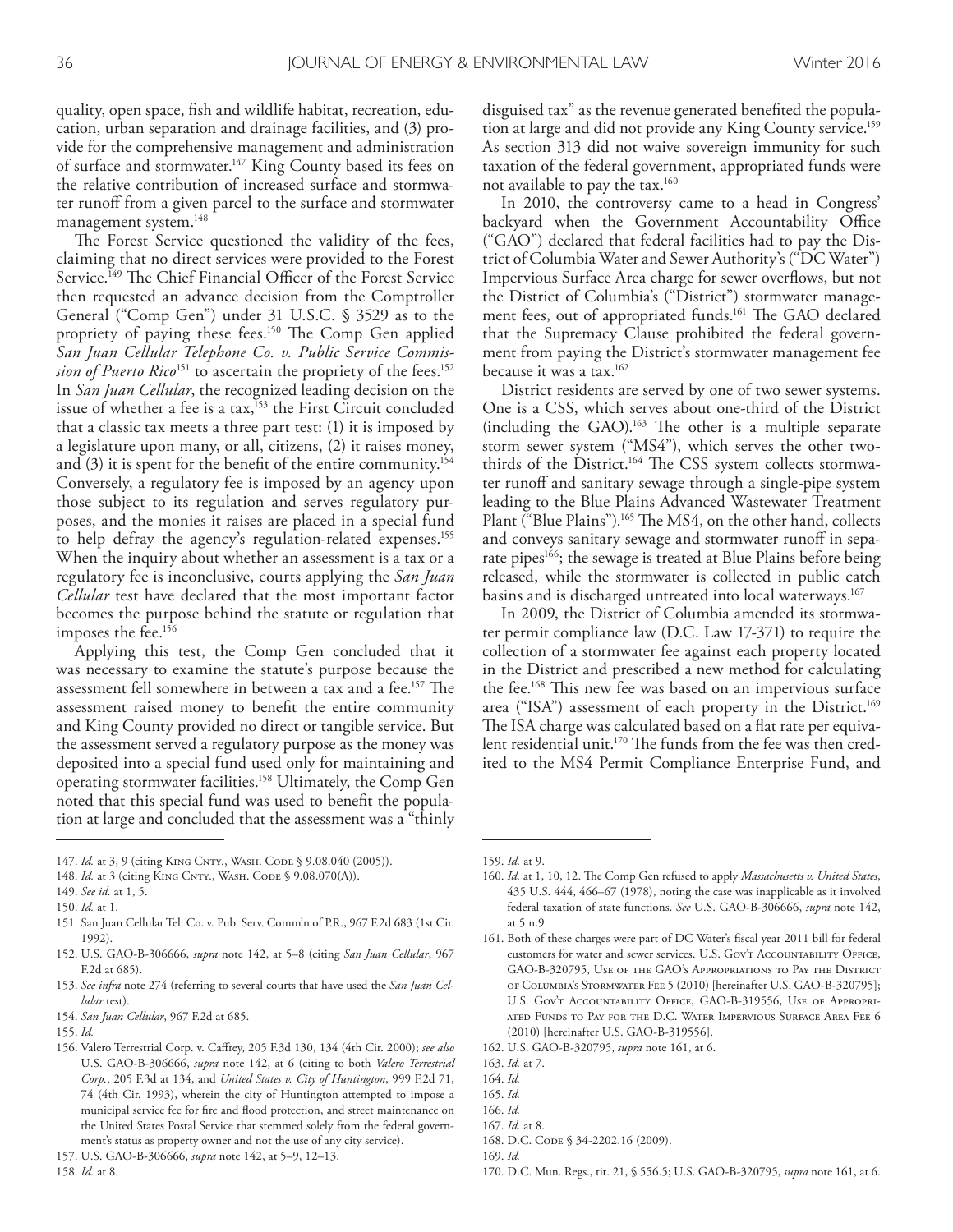the money in this fund was used solely to defray the costs of compliance with the MS4 Permit program. 171

The GAO applied *San Juan Cellular* and focused on the purpose of the fee. 172 It concluded that the fee was a tax for several reasons:

The stormwater fee (1) ha[d] been imposed pursuant to legislation against each property in the District (2) to raise revenue that (3) [was] to be spent for the public beneft, that is, to defray the costs of the District's activities to protect or restore local water quality standards in compliance with its MS4 Permit. 173

The fee arose from GAO's status as a property owner, not as a fee for service, in order to raise revenue that was to be used for the public beneft (i.e., MS4 Permit program). 174 While it would seem that the GAO would also beneft from the MS4 program, GAO was actually serviced by the CSS and not the MS4.<sup>175</sup> The GAO building at issue was located in the part of the District that has a CSS, but any building in the District will funnel sewage, either in a combined pipe or a separate pipe, to Blue Plains.<sup>176</sup> The 2011 Stormwater Amendment was a direct response to this decision and the general refusal by federal facilities to pay stormwater fees. 177

However, the GAO determined that the District's ISA charge for combined sewage overfows was not a tax, and that the GAO could use its appropriations to pay this fee.<sup>178</sup> The ISA charges were also based on the amount of the impervious surface located on each property.<sup>179</sup> The District's Code permits DC Water, a public utility and independent municipal corporation, to "establish, adjust, levy, collect, and abate charges for services, facilities, or commodities . . . supplied by it" and to "maintain . . . operate, extend, enlarge . . . construct, and improve the water distribution and sewage collection, treatment, and disposal systems."180 DC Water has no authority to levy taxes but establishes and adjusts retail water and sewer rates to cover its costs of construction, interest on capital, operation and maintenance, necessary replacement of equipment, and the principal and interest on bonds. 181 These rates can only be used to maintain the District's water and sewage systems. 182

According to the GAO, in April 2008, DC Water notified the U.S. Office of Management and Budget ("OMB") of its newly implemented impervious area billing program, informing OMB that it was going to assess charges against federal customers and that the funds collected would be used

- 175. *Id.* at 7.
- 176. *Id.*
- 177. *Id.* at 5; *see also* discussion *infra* Part V.A. 178. U.S. GAO-B-319556, *supra* note 161, at 1.
- 179. *Id.*

- 181. *Id.* (citing D.C. CODE §§ 1-204.87(b), 34-2202.03, 34-2202.09(i), 34-2202.16(b) (2009)).
- 182. *Id.* (citing D.C. CODE § 34-2202.16(b)).

to recover the costs of the Combined Sewer Overfow Long-Term Control Plan.<sup>183</sup> This plan's purpose was to reduce the number of combined sewer overflows so that DC Water could meet EPA-established water quality standards, and the plan's projects were part of a larger program to enhance DC Water's water and sewer facilities infrastructure. 184

What took these charges out of the "tax" realm was that the funds collected from these fees went to sewer projects. 185 The GAO concluded that the fees were a component of the utility rate a customer must pay to obtain water and sewer services and therefore declined to label it a "tax."186 But even if the GAO building had been located in the part of the District that is serviced by the MS4, the GAO would most likely have found the fees appropriate as long as the fees went to improve Blue Plains or the District's water and sewer facilities infrastructure. 187

# **V. The 2011 Stormwater Amendment**

#### *A. Limited Legislative History*

Prior to 2011, section 313 of the CWA merely required all executive, legislative, and judicial branches of the federal government discharging pollutants to pay reasonable service charges to the same extent as any nongovernmental entity. 188 But as a result of the continuing refusal of federal agencies to pay municipal stormwater charges in the District, Congress amended section 313 in 2011 in order to "clarify" federal responsibility for stormwater pollution. 189

Congress added subsection (c) to section 313, which provides in part:

(c) Reasonable Service Charges.—

(1) In general. For the purposes of this Act, reasonable service charges described in subsection (a) include any reasonable nondiscriminatory fee, charge, or assessment that is—

(A) based on some fair approximation of the proportionate contribution of the property or facility to stormwater pollution (in terms of quantities of pollutants, or volume or rate of stormwater discharge or runof from the property or facility); and

(B) used to pay or reimburse the costs associated with any stormwater management program (whether associated with a separate storm sewer system or a sewer system that

- 186. *See id.* at 1, 6.
- 187. *See id.* at 7 (focusing on the fee being related to water and sewer services).
- 188. *See* Clean Water Act of 1977, Pub. L. No. 95-217, sec. 61, § 313(a), 91 Stat. 1566, 1598 (codifed as amended at 33 U.S.C. § 1323(a) (2012)).
- 189. *See* An Act to Amend the Federal Water Pollution Control Act to Clarify Federal Responsibility for Stormwater Pollution, Pub. L. No. 111-378, sec. 1, § 313, 124 Stat. 4128, 4128 (2011). Clarifcations are generally applied retroactively. *See* Piamba Cortes v. Am. Airlines, Inc., 177 F.3d 1272, 1283 (11th Cir. 1999); United States v. Sanders, 67 F.3d 855, 856–57 (9th Cir. 1995).

<sup>171.</sup> U.S. GAO-B-320795, *supra* note 161, at 7-8. The MS4 Permit Program is the District's NPDES (section 402) permit program.

<sup>172.</sup> *Id.* at 12.

<sup>173.</sup> *Id.*

<sup>174.</sup> *Id.* at 12–18, 21.

<sup>180.</sup> *Id.* at 3 (citing D.C. CODE §§ 34-2202.03(11), (14), 34-2202.16 (2009)).

<sup>183.</sup> *Id.* at 4.

<sup>184.</sup> *Id.* at 5.

<sup>185.</sup> *See id.* at 6–7.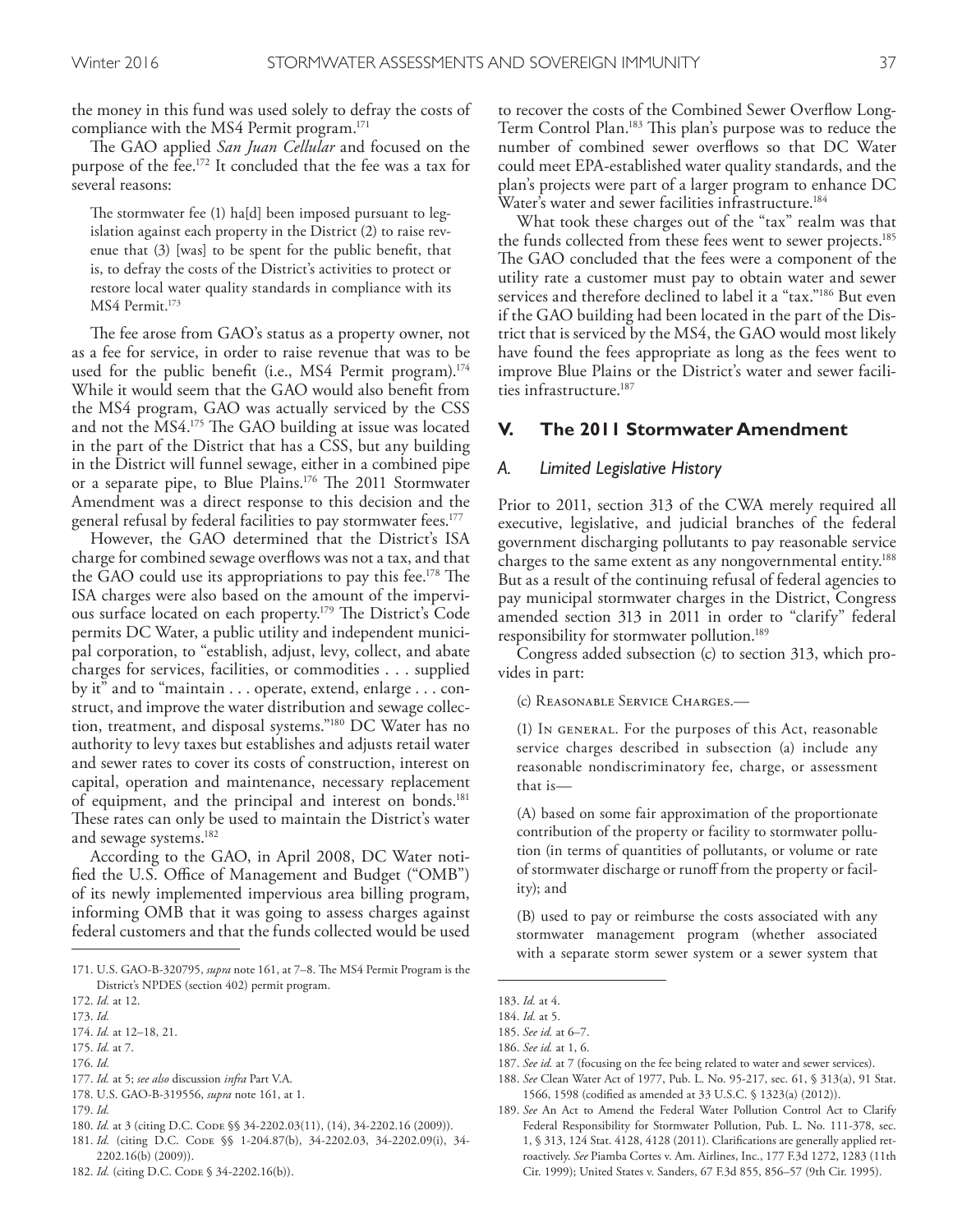manages a combination of stormwater and sanitary waste), including the full range of programmatic and structural costs attributable to collecting stormwater, reducing pollutants in stormwater, and reducing the volume and rate of stormwater discharge, regardless of whether that reasonable fee, charge, or assessment is denominated a tax. 190

There are no committee reports and only a few references in the congressional record about the amendment. Congressman James Oberstar of Minnesota ofered that "this legislation clarifes that Federal agencies and departments are fnancially responsible for any reasonable Federal, state, or locally derived charges for treating or otherwise addressing stormwater pollution that emanates from Federal property."191 Congressman Oberstar opined that stormwater remains a leading cause of water quality impairment and cited a National Academy of Sciences report that identifed the lack of funding to implement and enforce federal and state stormwater control programs.<sup>192</sup> The congressman specifically noted the frustrated efforts of states and municipalities to address the problem and that federal refusal placed a greater fnancial burden on these entities. 193 Delegate Eleanor Holmes Norton of the District, the lead House sponsor of the bill, and Congresswoman Eddie Bernice Johnson of Texas echoed Congressman Oberstar's concerns. 194 Senator Cardin, the Senate sponsor of a similar version of the House bill, stated that it was a "bill to clarify Federal responsibility to pay . . . localities for reasonable costs associated with the control and abatement" of stormwater pollution. 195

# *B. Sovereign Immunity in the 2011 Stormwater Amendment*

In the 2011 Stormwater Amendment, Congress provided that a "reasonable service charge" consists of some approximation of a facility's contribution to stormwater that is used to pay the reasonable costs of maintaining or improving an entity's stormwater management program. 196 Congress intended that the federal government pay reasonable stormwater fees, but did Congress waive sovereign immunity for stormwater taxes? The seminal case on federal government immunity from taxation is *McCulloch v. Maryland*. 197 At issue in *McCulloch* was Maryland's ability to tax state branches of the Bank of the United States. 198

195. 156 Cong. Rec. S11023 (daily ed. Dec. 22, 2010) (statement of Sen. Cardin).

197. McCulloch v. Maryland, 17 U.S. 316 (1819).

In *McCulloch*, the Court declared that "the government of the Union, though limited in its powers, is supreme within its sphere of action. This would seem to result necessarily from its nature. It is the government of all; its powers are delegated by all; it represents all, and acts for all."199 Applying this logic, the Court denied Maryland's attempts to tax the Baltimore branch of the Bank, stating that:

The question is, in truth, a question of supremacy; and if the right of the States to tax the means employed by the general government be conceded, the declaration that the [C]onstitution, and the laws made in pursuance thereof, shall be the supreme law of the land, is an empty and unmeaning declamation. 200

Over 150 years after *McCulloch*, the Court elaborated on the federal government's taxing power, stating that "[t] axation is a legislative function, and Congress, which is the sole organ for levying taxes, may act arbitrarily and disregard benefts bestowed by the Government on a taxpayer and go solely on ability to pay, based on property or income."<sup>201</sup> This power is largely unfettered, as the Court noted: "The lawmaker may, in light of the 'public policy or interest served,' make the levy slight if a bounty is to be bestowed; or the lawmaker may make a substantial levy to keep entrepreneurs from exploiting a semipublic cause for their own personal aggrandizement."202

Supremacy aside, the next question remains: what is a tax? The Supreme Court noted in *New Jersey v. Anderson*<sup>203</sup> that "[t]axes are imposts levied for the support of the Government, or for some special purpose authorized by it."204 The closest that the Supreme Court has come to an actual defnition of a tax was in *United States v. La Franca*. 205 Mr. La Franca, a restaurant owner who sold liquor in his restaurant, was sued in a federal district court for nonpayment of taxes and penalties. 206 Mr. La Franca was also convicted of selling intoxicating liquor in violation of the National Prohibition Act ("NPA"). 207

Because La Franca sold liquor in his restaurant, the federal government deemed him to be a retail liquor dealer and assessed two taxes and two penalties against him pursuant to the NPA and the Revenue Act of 1924 ("RA"). 208 One of these taxes was a RA-imposed tax for unlawfully engaging in the sale of liquor contrary to Louisiana law that was then doubled under the NPA.<sup>209</sup> The other tax was a retail liquor dealer's tax that the NPA doubled. 210

203. New Jersey v. Anderson, 203 U.S. 483 (1906).

208. *Id.* at 572.

<sup>190.</sup> An Act to Amend the Federal Water Pollution Control Act to Clarify Federal Responsibility for Stormwater Pollution, sec. 1, § 313, 124 Stat. at 4128.

<sup>191.</sup> 156 Cong. Rec. H8978 (daily ed. Dec. 22, 2010) (statement of Rep. Oberstar).

<sup>192.</sup> *Id.*

<sup>193.</sup> *See id.*

<sup>194.</sup> *See id.* at H8978-80.

<sup>196.</sup> An Act to Amend the Federal Water Pollution Control Act to Clarify Federal Responsibility for Stormwater Pollution, Pub. L. No. 111-378, sec. 1, § 313, 124 Stat. 4128, 4128 (2011).

<sup>198.</sup> *Id.* at 425.

<sup>199.</sup> *Id.* at 405.

<sup>200.</sup> *Id.* at 433.

<sup>201.</sup> Nat'l Cable Television Ass'n v. United States, 415 U.S. 336, 340–41 (1974).

<sup>202.</sup> *Id.* at 341.

<sup>204.</sup> *Id.* at 492; *see also* United States v. New York, 315 U.S. 510, 515–16 (1942).

<sup>205.</sup> *See* United States v. La Franca, 282 U.S. 568, 573 (1931).

<sup>206.</sup> *Id.* at 569.

<sup>207.</sup> *Id.* (citing 27 U.S.C. § 52).

<sup>209.</sup> *Id.* at 569–70, 572.

<sup>210.</sup> *Id.* The penalties encompassed a \$4.68 penalty for failure to make and file a tax return as a retail liquor dealer, and a \$500 unspecifed penalty. *Id.*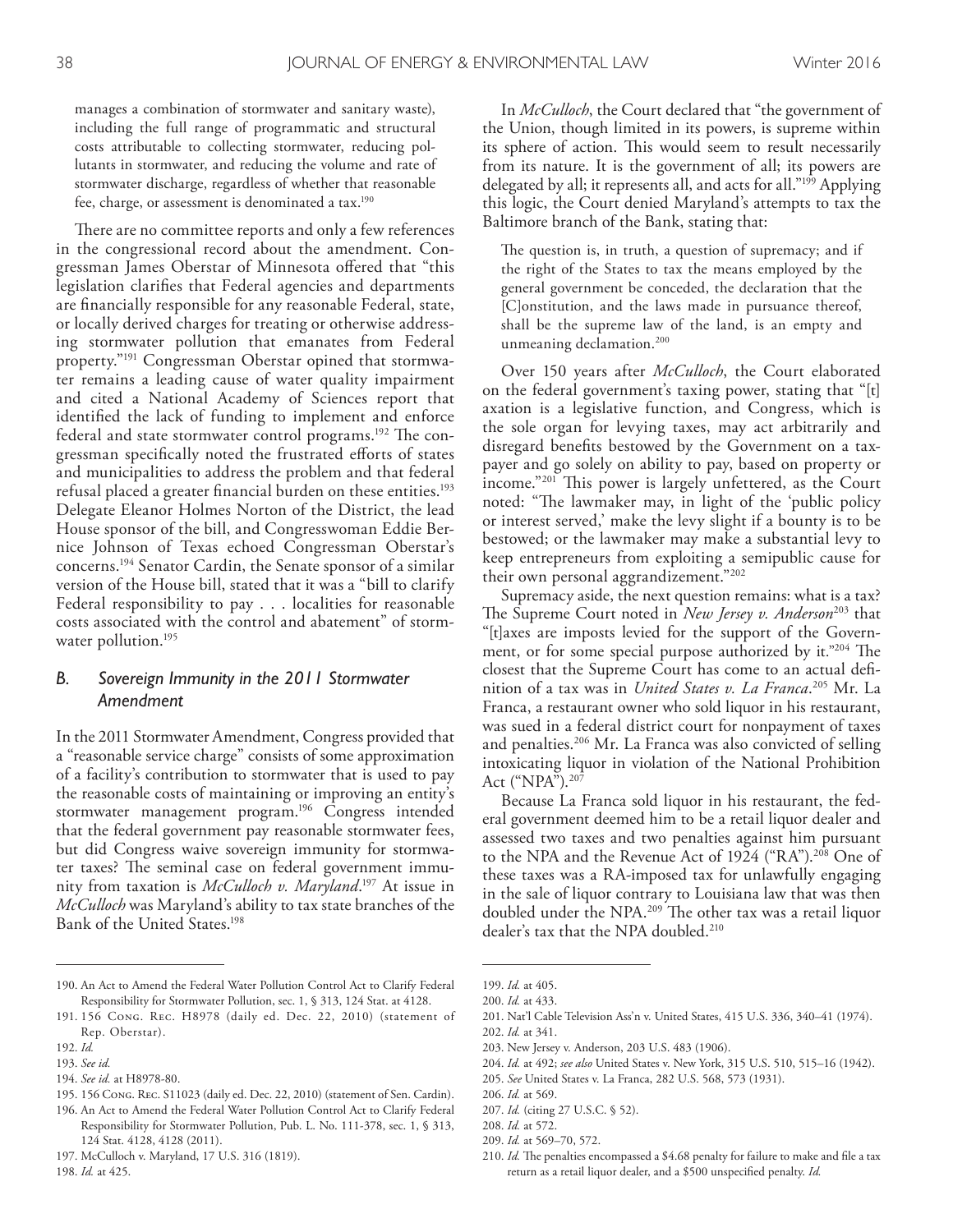The Court ultimately held that all of the assessments were penalties and that the government could not collect them as Mr. La Franca's prior criminal conviction under the NPA barred the collection of civil penalties under a diferent statute for the same acts. 211 In fnding the taxes to be penalties, the Court noted:

A tax is an enforced contribution to provide for the support of government; a penalty, as the word is here used, is an exaction imposed by statute as punishment for an unlawful act. The two words are not interchangeable, one for the other. No mere exercise of the art of lexicography can alter the *essential nature* of an act or a thing; and if an exaction be clearly a penalty it cannot be converted into a tax by the simple expedient of calling it such. 212

While the Supreme Court has subsequently cited *La Franca*, it has not substantively added to its analysis of what constitutes a tax. 213

As to what constitutes a fee, the Supreme Court has been relatively explicit, noting in 1974:

A fee, however, is incident to a voluntary act, *e.g*., a request that a public agency permit an applicant to practice law or medicine or construct a house or run a broadcast station. The public agency performing those services normally may exact a fee for a grant which, presumably, bestows a beneft on the applicant, not shared by other members of society . . . . A "fee" connotes a "beneft" and the Act by its use of the standard "value to the recipient" carries that connotation. 214

The Supreme Court has historically upheld fees that relate to the stated purpose of the respective statutes, doing so for the frst time in 1884 when it upheld an excise duty of \$0.50 per passenger that the collector of the Port of New York imposed on ship owners, the stated purpose of which was "to defray the expense of regulating immigration . . . for the care of immigrants . . . and for the general purposes and expense

of carrying the [immigration] act into effect."<sup>215</sup> The Court upheld the fee, holding that it was permissible for Congress to impose the fee on the ship owner in exercise of its power to regulate immigration. 216

In the absence of any Supreme Court precedent as to how to distinguish a tax from a fee, a few lower courts have looked to the Court's analysis in *Massachusetts v. United States*217 for guidance. 218 In *Massachusetts v. United States*, the Court noted that its earlier decisions placed the states and the federal government on equal footing in regard to reciprocal taxation. 219 Concluding that the Court had departed from this stance over time, the Court now declared that the two entities were not on equal footing, as the immunity of the federal government from state taxation is derived from the Supremacy Clause and the states' immunity from federal taxes is judicially implied from the states' role in the constitutional scheme.<sup>220</sup> The Court made clear that the Constitution only prohibits the federal government from taxing the states if that taxation interferes with their traditional sovereign functions.<sup>221</sup> The states do not enjoy the same luxury. In 1970, Congress concluded that the level of annual federal outlays on aviation, while significant, had not been sufficient to permit the "national airsystem" to develop the capacity to cope satisfactorily with the current and projected growth in air transportation. <sup>222</sup> To remedy this, Congress enacted the Airport and Airway Revenue Act of 1970 ("AARA"),<sup>223</sup> which imposes an annual "fat fee" registration tax on all civil aircraft, including those owned by the states and by the federal government, that fy in the navigable airspace of the United States.<sup>224</sup> The AARA also imposed a 7-cent-per-gallon tax on aircraft fuel, which, together with a 5-cent-per-pound aircraft tire and 10-cent-per-pound tube tax, and the registration tax, refected the cost of program benefts to private noncommercial general aircrafts. 225 States were exempted from the fuel, tire, and tube taxes. 226

The Supreme Court upheld the tax because it fairly applied to all entities, not just to the states.<sup>227</sup> The Court articulated the following three-part test for determining whether the imposition of the fee stretched beyond what was constitutionally permissible: the charges (1) must not discriminate against *state* functions, (2) are based on a fair approximation of the use of the system, and (3) are structured to produce revenues that will not exceed the total cost to the federal gov-

<sup>211.</sup> *Id.* at 574–76. While not entirely clear, the Court's rationale seemed to be that the civil penalty for a criminal act would create a double jeopardy issue. *See id.*

<sup>212.</sup> *Id.* at 572-73 (emphasis added). The Supreme Court has recently reaffirmed that it is not bound by labels in this type of exercise. Nat'l Fed'n of Indep. Bus. v. Sebelius, 132 S. Ct. 2566, 2595 (2012) (citing United States v. Constantine, 296 U.S. 287, 294 (1935); *cf*. Quill Corp. v. North Dakota, 504 U.S. 298, 310 (1992) ("[M]agic words or labels" should not "disable an otherwise constitutional levy.") (internal quotation marks omitted); United States v. Sotelo, 436 U.S. 268, 275 (1978) ("That the funds due are referred to as a 'penalty' . . . does not alter their essential character as taxes."); Nelson v. Sears, Roebuck & Co., 312 U.S. 359, 363 (1941) ("In passing on the constitutionality of a tax law, we are concerned only with its practical operation, not its defnition or the precise form of descriptive words which may be applied to it.") (internal quotation marks omitted)).

<sup>213.</sup> *See* United States v. Reorganized CF&I Fabricators, 518 U.S. 213, 224 (1996); Dep't of Revenue of Mont. v. Kurth Ranch, 511 U.S. 767, 777 n.15 (1994); Carter v. Carter Coal Co., 298 U.S. 238, 289 (1936). The Supreme Court recently noted that the penalty for not obtaining health insurance in the Patient Protection and Afordable Care Act of 2010, possessed the "essential feature of any tax: it produces at least some revenue for the Government." *Nat'l Fed'n of Indep. Bus.*, 132 S. Ct. at 2594 (citing United States v. Kahriger, 345 U.S. 22, 28 n.4 (1953)). The Court's task in *National Federation of Independent Business* was not to distinguish a tax from a fee, but to distinguish a tax from a penalty. *Id.* at 2593–600.

<sup>214.</sup> Nat'l Cable Television Ass'n v. United States, 415 U.S. 336, 340–41 (1974).

<sup>215.</sup> Edye v. Robertson, 112 U.S. 580, 590 (1884).

<sup>216.</sup> *Id.* at 596.

<sup>217.</sup> Massachusetts v. United States, 435 U.S. 444 (1978).

<sup>218.</sup> *See* Maine v. Dep't of the Navy, 973 F.2d 1007, 1013 (1st Cir. 1992); N.Y. State Dep't of Envtl. Conservation v. U.S. Dep't of Energy, 772 F. Supp. 91, 99–101 (N.D.N.Y. 1991), *af'd*, 218 F.3d 96 (2d Cir. 2000).

<sup>219.</sup> *Massachusetts v. United States*, 435 U.S. at 454–55.

<sup>220.</sup> *Id.* at 454–56.

<sup>221.</sup> *Id.* at 455–56.

<sup>222.</sup> *Id.* at 447.

<sup>223.</sup> Airport and Airway Revenue Act of 1970, Pub. L. No. 91-258, 84 Stat. 236.

<sup>224.</sup> *Massachusetts v. United States*, 435 U.S. at 447–48.

<sup>225.</sup> *Id.* at 444.

<sup>226.</sup> *Id.* at 469.

<sup>227.</sup> *Id.* at 467.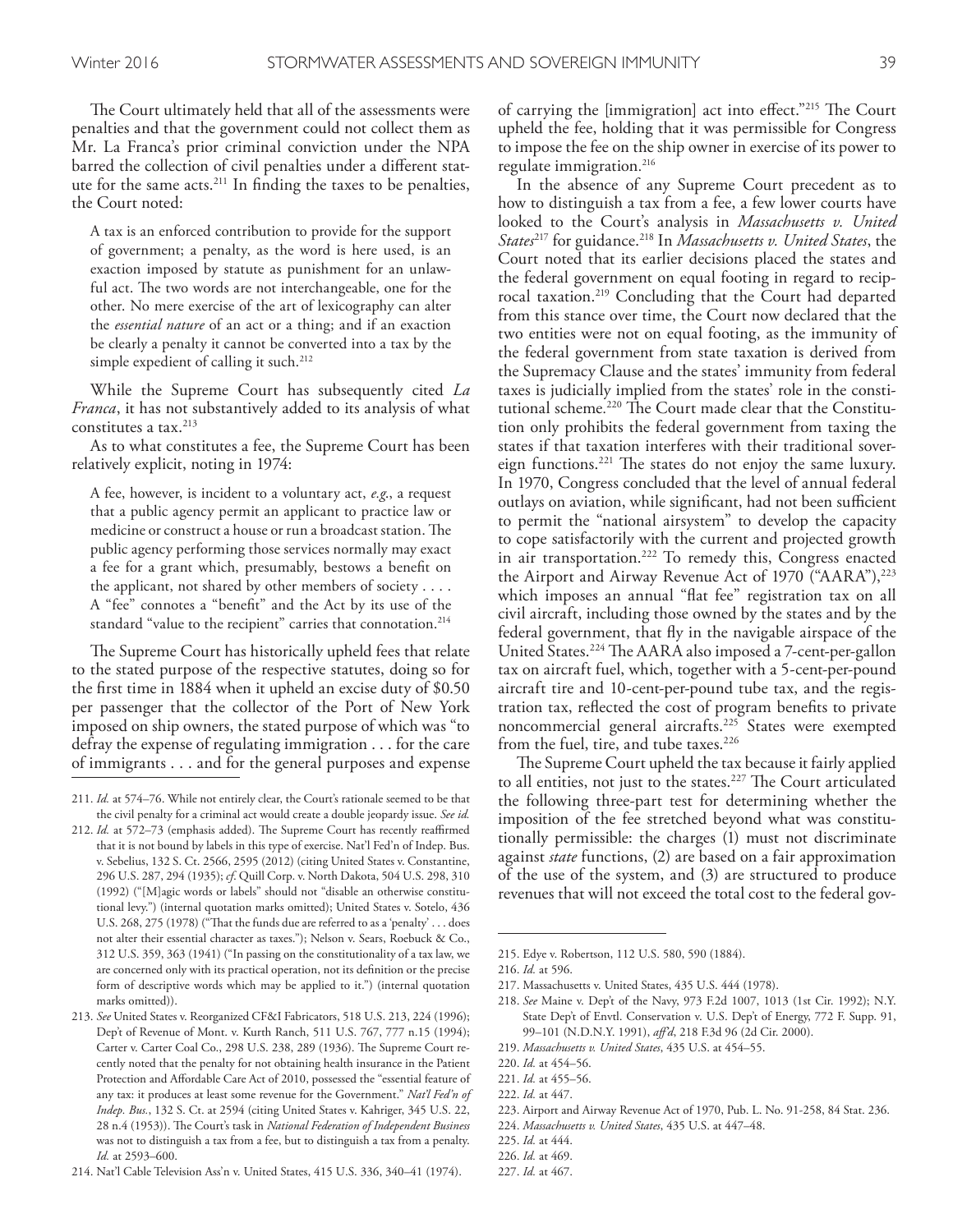ernment of the benefts to be supplied. 228 As long as the tax passed this test, the Court noted that "there can be no substantial basis for a claim that the National Government will be using its taxing powers to control, unduly interfere with, or destroy states' ability to perform essential services."229

In upholding the tax, the Court also noted that the AARA actually discriminated in favor of the states since it retained the states' exemption from the 7-cent-per-gallon fuel tax that applies to private, noncommercial general aviation. <sup>230</sup> While the Court did not classify the tax as a fee, it was clear that the benefts to the users of national airways (including states) was foremost in the Court's collective mind. 231

Three courts have applied *Massachusetts v. United States* to ascertain whether a state's attempt to collect a fee is really an attempt to tax the federal government. These courts have incorrectly declared that the states and the federal government were on equal footing and that it was appropriate to apply the *Massachusetts v. United States* test. 232 In a case from 1991—*New York State Department of Environmental Conservation v. U.S. Department of Energy* ("*NYDEC*")233 involving past-due fees under the CWA, Clean Air Act,<sup>234</sup> and RCRA, the U.S. District Court for the Northern District of New York cited to *McCulloch* instead of the Court's dicta in *Massachusetts v. United States* that it had abrogated the states' ability to tax the federal government in its post-*McCulloch* decisions. 235 Because the ruling treated the two entities as equals insofar as their taxing powers were concerned, the district court went on to incorrectly apply the *Massachusetts v. United States* test to a case of state taxation of a federal entity. 236

The United States argued that the fees actually were impermissible taxes, while New York's State Department of Environmental Conservation ("NYDEC") claimed that these statutes constituted a blanket waiver of sovereign immunity. 237 Unfortunately, the parties agreed that the applicable test was the *Massachusetts v. United States* test and that the charges were nondiscriminatory. 238

One of the sticking points in this case was the means by which the NYDEC assessed the charges, as the charges were based on the size or quantity of an entity's operations and

- 232. *See* Maine v. Dep't of the Navy, 973 F.2d 1007, 1013 (1st Cir. 1992); N.Y. State Dep't Envtl. Conservation v. U.S. Dep't of Energy, 772 F. Supp. 91, 99 (N.D.N.Y. 1991), *af'd*, 218 F.3d 96 (2d Cir. 2000); United States v. Maine, 524 F. Supp. 1056, 1059 (D. Me. 1981).
- 233. *N.Y. State Dep't of Envtl. Conservation* v*. U.S. Dep't of Energy*, 772 F. Supp. at 99.
- 234. Clean Air Act, Pub. L. No. 88-206, 77 Stat. 392 (1963) (codifed as amended at 42 U.S.C. §§ 7401–7671q (2012)).
- 235. *N.Y. State Dep't of Envtl. Conservation* v*. U.S. Dep't of Energy*, 772 F. Supp. at 93–95 (citing 33 U.S.C. § 1323; 42 U.S.C. § 7418; 42 U.S.C. § 6961).

not upon the services rendered. 239 In 1989, the rates of the air regulatory charges for several federal facilities in New York quintupled as compared to 1983 through 1989 levels. 240 Beginning in 1985, the rates for waste regulatory charges were statutorily doubled from 1983 and 1984 levels, and the water regulatory charges were more than doubled from the 1983 through 1988 levels.<sup>241</sup> The United States argued that the failure of the NYDEC to increase services commensurate with the substantial increase in assessed charges demonstrated that the charges were not based upon a fair approximation of the federal government's use of the New York system, but were impermissible tax-like exactions. 242 The district court rejected the government's argument, citing to *Massachusetts v. United States* for the proposition that the charges only had to represent a "fair approximation" of the costs of the benefits.<sup>243</sup> The district court relied on additional dicta from *Massachusetts v. United States* and noted that, even if the federal facilities did not actually use services provided by NYDEC, the services were nevertheless available for their use. 244 As the two entities were clearly not on the same footing regarding their power to tax one another, the district court's reliance on *Massachusetts v. United States*, although agreed upon by the parties, was erroneous.

The United States also argued that the funds were actually commingled with New York's general revenue fund and this constituted further evidence that the charges were really taxes. 245 Prior to 1989, all of the air and water charges were deposited into the State's general revenue fund. 246 In 1989, New York began placing these monies into a special environmental enforcement fund.<sup>247</sup> From 1983 through 1984, all of the waste charges were deposited into the State's general revenue fund. 248 From 1985 through 1988, half of the waste monies collected were deposited into New York's special hazardous waste remedial fund and the other half were deposited into New York's general revenue fund. 249 In 1989, the State began depositing half of the waste charges into its environmental superfund and half into the special enforcement fund. 250

While the district court found that the federal facilities' pre-1989 fees were actually substantially lower than the actual costs of the programs, the district court erroneously noted that there was "no requirement that courts must inquire into the manner in which a government uses the revenue obtained by such assessments in determining whether such charges are impressible taxes rather than permissible fees."251 To the contrary, the ultimate use of the monies col-

- 242. *Id.* at 99.
- 243. *Id.* at 99–100.
- 244. *Id*. at 100.
- 245. *Id.* at 100–01.

- 247. *Id.*
- 248. *Id.*
- 249. *Id.* 250. *Id.*

<sup>228.</sup> *Id.* at 466 (emphasis added).

<sup>229.</sup> *Id.* at 467.

<sup>230.</sup> *Id.*

<sup>231.</sup> *See id.* at 467–70.

<sup>236.</sup> *Id.* at 99.

<sup>237.</sup> *Id.* at 98. The federal facilities at issue were primarily Department of Defense facilities but also included two Department of Energy laboratories. *Id.* at 93 n.1.

<sup>239.</sup> *Id.*

<sup>240.</sup> *Id.* at 94.

<sup>241.</sup> *Id.*

<sup>246.</sup> *Id.* at 100.

<sup>251.</sup> *Id.* at 101.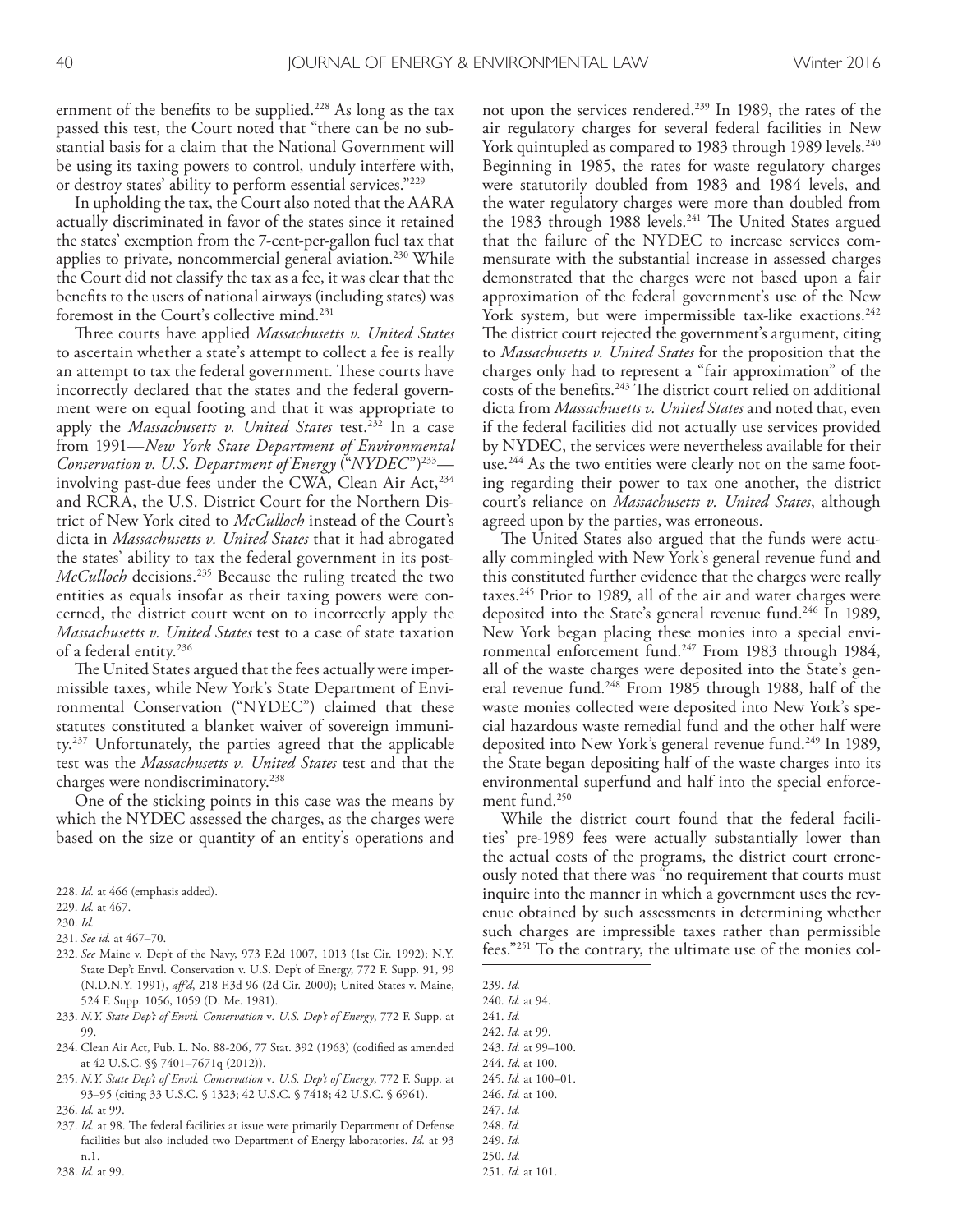lected is an important factor in deciding whether a charge is a tax or a fee. The charges must offset the costs of administering the regulatory program in order to constitute a fee. 252 Here, New York appeared to have underfunded its programs and was seeking to recoup its losses from the federal government. As the parties had agreed that *Massachusetts v. United States* was the correct precedent to apply, the United States was now liable for over \$1 million in impermissible taxes. 253

In *Maine v. Department of the Navy*, 254 the First Circuit did not analyze the distinction between the federal government's power to tax and the states' inability to tax the federal government without a waiver of sovereign immunity. 255 The First Circuit noted only that other courts had used the *Massachusetts v. United States* test in similar situations when states attempted to impose regulatory charges on federal entities. 256 In 1986, Maine sued the U.S. Navy ("Navy"), claiming that the shipyard in Kittery, Maine, had not complied with Maine's federally approved hazardous waste laws.<sup>257</sup> The Navy refused to pay punitive fnes imposed under state law for past noncompliance and moved for summary judgment on the ground of sovereign immunity. 258

The money Maine collected went into a state hazardous waste fund used to pay salaries and for equipment used to enforce state hazardous waste laws, including the costs of site inspections and cleanup of hazardous waste spills. 259 The First Circuit incorrectly applied *Massachusetts v. United States*, a case about the federal government's power to tax the states, and found that the "rough relationship" between the state regulatory charge and its use was sufficient to show that the charge was a reasonable and permissible fee, not an impermissible tax. 260

Lastly, a district court in Maine also erroneously applied *Massachusetts v. United States* when it assessed the propriety of state taxation of federal credit unions, acknowledging

only that *Massachusetts v. United States* was in the "analogous context of state immunity from federal taxation."261 But this time, the court's application of *Massachusetts v. United States* did not prejudice the United States. Unlike the district court in *NYDEC*, the district court in *United States v. Maine<sup>262</sup>* correctly required a specific benefit to the user, in this case the United States, to take the charge out of the tax realm. 263

The money at issue in *United States v. Maine* went to fund programs administered by Maine's Bureau of Consumer Protection.<sup>264</sup> The programs benefitted consumers but were fnanced by fees and charges paid by creditors. 265 The district court relied on dicta in *Massachusetts v. United States*, which observed that "[a] governmental body has an obvious interest in making those who specifcally beneft from its services pay the cost" and found the charges to be an impermissible tax as the credit unions did not specifcally beneft from the programs of Maine's Bureau of Consumer Protection. 266

Most circuits do not apply *Massachusetts v. United States* to distinguish a tax from a fee. Two courts have specifcally rejected the notion that states and the federal government are on equal footing. For example, the Eighth Circuit has correctly acknowledged that the federal government's right to be free of state taxation is a "blanket immunity," while the states' immunity is "somewhat limited," and thus has refused to apply *Massachusetts v. United States*.<sup>267</sup> The Fourth Circuit has also correctly rejected the premise that states and the federal government are on equal footing when it comes to taxation. 268

In the same year that the First Circuit decided *Maine v. Department of the Navy*, it also introduced the previously discussed three-part *San Juan Cellular* test.<sup>269</sup> The *San Juan Cellular* test is the most often used means of deciphering a tax from a fee. In *San Juan Cellular*, the First Circuit noted:

The classic "regulatory fee" is imposed by an agency upon those subject to its regulation. It may serve regulatory purposes directly by, for example, deliberately discouraging particular conduct by making it more expensive. Or, it may serve such purposes indirectly by, for example, raising money placed in a special fund to help defray the agency's regulation-related expenses. 270

<sup>252.</sup> Edye v. Robertson, 112 U.S. 580, 590, 595–96 (1884).

<sup>253.</sup> *N.Y. State Dep't of Envtl. Conservation v. U.S. Dep't of Energy*, 772 F. Supp. at 93, 99.

<sup>254.</sup> Maine v. Dep't of the Navy, 973 F.2d 1007 (1st Cir. 1992).

<sup>255.</sup> *Id.* at 1013; Massachusetts v. United States, 435 U.S. 444, 455–56 (1978).

<sup>256.</sup> *Maine v. Dep't of the Navy*, 973 F.2d at 1013. To bolster its application of *Massachusetts v. United States*, the First Circuit also cited three law review articles: (1) Barry Breen, *Federal Supremacy and Sovereign Immunity Waivers in Federal Environmental Law*, 15 ELR 10326, 10330 (1985) (arguing *Massachusetts v. United States* standard appropriate for § 6961), (2) William D. Benton & Byron D. Baur, *Applicability of Environmental "Fees" and "Taxes" to Federal Facilities*, 31 A.F. L. Rev. 253, 254–55 (1989) (stating same), and (3) Patrick A. Genzler, *Federal Facility Payment of State Environmental Fees*, 38 Naval L. Rev*.* 149, 158 (1989) (stating same). *Maine v. Dep't of the Navy*, 973 F.2d at 1013. While these works advocate application of *Massachusetts v. United States*, none of these articles cite to any instance where the Supreme Court has sanctioned the reciprocal application of the *Massachusetts v. United States* test. Nor do these articles address the Court's stance in *Massachusetts v. United States* that it had abandoned its earlier position that the states and the federal government were on equal footing as sovereigns. *See Massachusetts v. United States*, 435 U.S. at 454–56.

<sup>257.</sup> Maine v. Dep't of the Navy, 973 F.2d at 1009. The Navy was required to comply with Maine's hazardous waste disposal laws pursuant to 42 U.S.C. §§ 6961– 6962. *Id.* at 1010, 1014.

<sup>258.</sup> *Id.* at 1009.

<sup>259.</sup> *Id.* at 1012.

<sup>260.</sup> *See id.*

<sup>261.</sup> *See* United States v. Maine, 524 F. Supp. 1056, 1059 (D. Me. 1981).

<sup>262.</sup> United States v. Maine, 524 F. Supp. 1056 (D. Me. 1981).

<sup>263.</sup> *See id.* at 1059.

<sup>264.</sup> *Id.* at 1059–60.

<sup>265.</sup> *Id.* at 1060.

<sup>266.</sup> *Id.* at 1059–60.

<sup>267.</sup> *See* United States v. City of Columbia, 914 F.2d 151, 153–54 (8th Cir. 1990).

<sup>268.</sup> *See* United States v. City of Huntington, 999 F.2d 71, 73 (4th Cir. 1993).

<sup>269.</sup> *See* Maine v. Dep't of the Navy, 973 F.2d 1007, 1013 (1st Cir. 1992); San Juan Cellular Tel. Co. v. Pub. Serv. Comm'n of P.R., 967 F.2d 683, 685 (1st Cir. 1992) (holding that a classic tax will meet the following three-part test: (1) it is imposed by a legislature upon many, or all, citizens; (2) it raises money; and (3) it is spent for the beneft of the entire community); *see also United States v. City of Columbia*, 914 F.2d at 154.

<sup>270.</sup> *San Juan Cellular*, 967 F.2d at 685 (internal citations omitted). The GAO also correctly applied the *San Juan Cellular* test in its analysis of whether it could pay DC Water's stormwater fee. *See supra* text accompanying notes 172–73.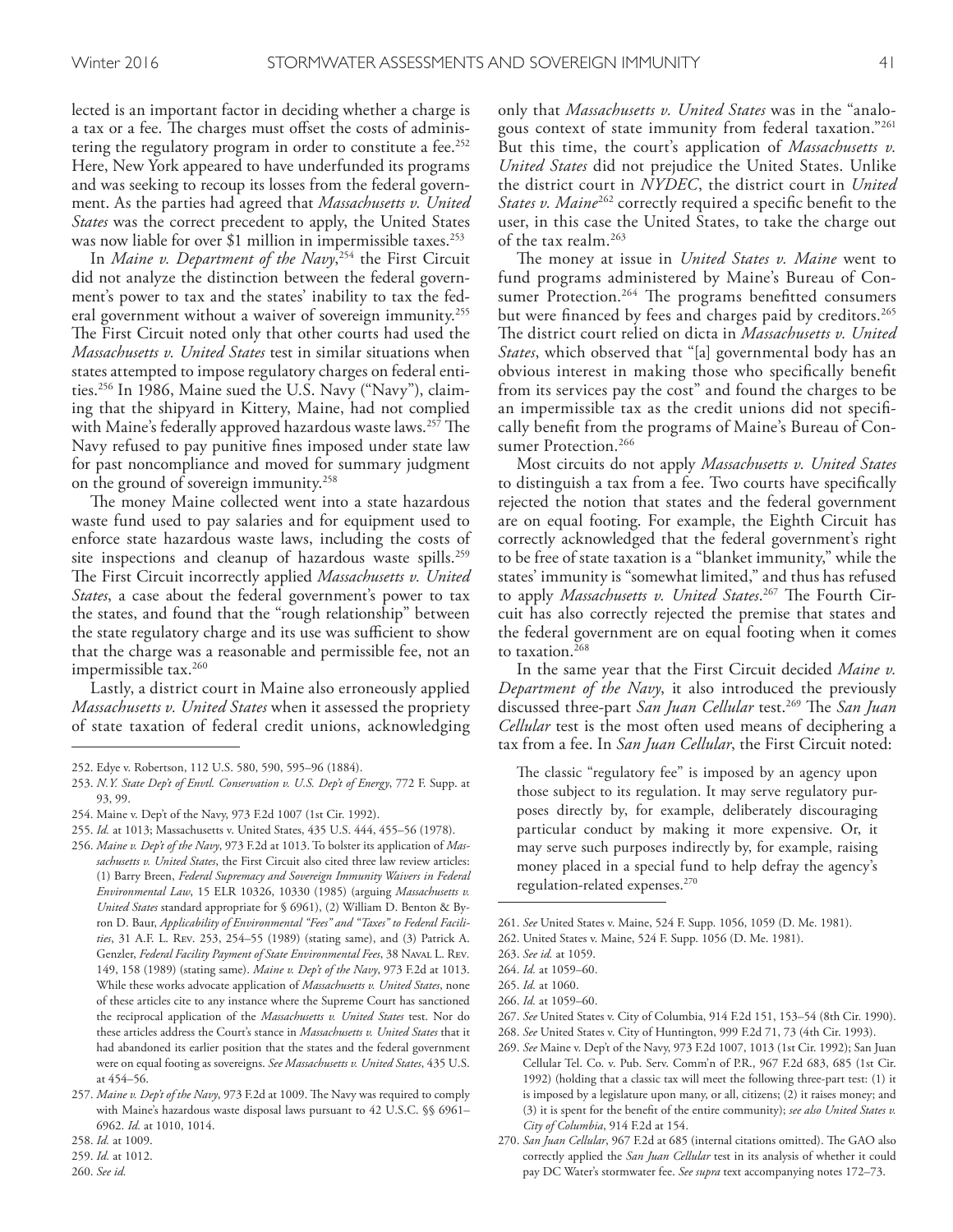In *San Juan Cellular*, the First Circuit upheld a 3% "periodic fee" assessed on a privately-owned, cellular telephone company as a permissible regulatory fee.<sup>271</sup> The First Circuit derived its test from the many circuit courts addressing the issue and Supreme Court dicta in *National Cable Television Ass'n v. United States*272 that distinguished a regulatory fee from Congress' power to tax pursuant to Article 1, section 8, clause 1 of the U.S. Constitution. 273 In contrast to its application of *Massachusetts v. United States* in *Maine v. Department of the Navy*, the First Circuit's opinion in *San Juan Cellular* is a very thorough application of multi-circuit case law distinguishing a tax versus a regulatory fee. Perhaps this is why courts consistently apply *San Juan Cellular* when distinguishing between a tax and a regulatory fee. 274

After the 2011 Stormwater Amendment, courts need not apply any judicially created test to determine whether the assessment is a fee or a tax. In the 2011 Stormwater Amendment, Congress specifed that any reasonable service charge must be nondiscriminatory, based on a fair approximation of the proportionate contribution of the facility to the stormwater pollution, and that the money collected be used to pay or reimburse the costs associated with any stormwater management program. <sup>275</sup> Congress further specifed that whether such a fee was labeled a tax was not fatal to its validity. 276 By providing that any assessment must meet these criteria, Congress made it clear that it had not waived sovereign immunity for taxation of the federal government, as the collected funds are clearly tied to a facility's contribution to the stormwater pollution and must be used to defray the entity's costs of operating a stormwater program. 277 If Congress had meant to waive sovereign immunity for taxation, it would not have included these fee-type provisions that the Court has recognized since 1974. 278

# **VI. Implications of the Clarification Doctrine**

While Congress created its own test, federal facilities will still have to face claims for unpaid fees incurred prior to the 2011 Stormwater Amendment, as municipalities will assert that the 2011 Stormwater Amendment is a clarifcation of an existing law. But even if courts fnd that the 2011 Stormwater Amendment is a clarifcation of existing law, the pre-2011 Stormwater Amendment unpaid fees must meet Congress' new test in order for federal facilities to be liable.

Two courts have addressed claims of retroactivity and arrived at diferent conclusions. In *United States v. City of Renton*, 279 the United States sought the refund of any stormwater fees that it paid prior to the implementation of the 2011 Stormwater Amendment, while the cities of Renton and Vancouver, Washington, sought fees the United States had not paid prior to that date. 280 Pursuant to section 402 of the CWA, the City of Renton operated a "storm and surface water utility" since 1987. 281 Renton charged rates based on square footage of impervious surface.<sup>282</sup> The collected fees were used exclusively for expenditures relating to the surface water utility to provide, maintain, and improve Renton's MS4.<sup>283</sup> The Bonneville Power Administration ("BPA"), a United States power-marketing entity, administered two parcels within Renton. 284 "BPA paid Renton stormwater fees for those parcels until July 30, 2009," at which point "BPA claimed sovereign immunity and terminated its payments."285 BPA resumed payments for the stormwater and surface water fees on January 4, 2011. 286

The City of Vancouver had operated an MS4 since January 1995. 287 Vancouver also charged rates based on the square footage of impervious surface, with uniform rates for each class of users. 288 BPA owned one property within Vancouver, the Ross Complex facility. 289 "In 1996, BPA provided a map to Vancouver showing the impervious surface at the facility."290 From January 1, 1995 to January 21, 2010, BPA paid its stormwater fees. 291 After Congress passed the 2011 Stormwater Amendment, BPA contacted Vancouver and met with officials in May 2011.<sup>292</sup> In Sep-

292. *Id.*

<sup>271.</sup> *San Juan Cellular*, 967 F.2d at 684.

<sup>272.</sup> Nat'l Cable Television Ass'n v. United States, 415 U.S. 336, 340–44 (1974).

<sup>273.</sup> *San Juan Cellular*, 967 F.2d at 685 (citing *Nat'l Cable Television Ass'n*, 415 U.S. at 340–44).

<sup>274.</sup> *See* Kathrein v. City of Evanston, 636 F.3d 906, 911 (7th Cir. 2011); Chamber of Commerce of the United States v. Edmondson, 594 F.3d 742, 761 (10th Cir. 2010); Hedgepeth v. Tennessee, 215 F.3d 608, 612 (6th Cir. 2000) (noting that *San Juan Cellular* is the leading decision on the issue of what constitutes a tax versus a fee); Valero Terrestrial Corp. v. Cafrey, 205 F.3d 130, 134 (4th Cir. 2000); Hexom v. Or. Dep't of Transp., 177 F.3d 1134, 1136–37 (9th Cir. 1999); Home Builders Ass'n v. City of Madison, 143 F.3d 1006, 1011 n.14–16 (5th Cir. 1998); Travelers Ins. Co. v. Cuomo, 14 F.3d 708, 714 (2d Cir. 1993); Dekalb Cnty. v. United States, 108 Fed. Cl. 681, 700 (2013); Principal Life Ins. Co. v. United States, 70 Fed. Cl. 144, 168–69 (2006) (noting *San Juan Cellular* is perhaps the "clearest explication").

<sup>275.</sup> 33 U.S.C. § 1323(c)(1)(A)–(B) (2012); *see also Principal Life Ins. Co.*, 70 Fed. Cl. at 168.

<sup>276.</sup> 33 U.S.C. § 1323(c)(1)(B).

<sup>277.</sup> *See id.*; *cf. Nat'l Cable Television Ass'n*, 415 U.S. at 340–42.

<sup>278.</sup> *See San Juan Cellular*, 967 F.2d at 685 (noting that a regulatory fee serves regulatory purposes by, for example, raising money that is placed in a special fund to help defray the agency's regulation-related expenses).

A fee, however, is incident to a voluntary act, e.g., a request that a public agency permit an applicant to practice law or medicine or construct a house or run a broadcast station. The public agency performing those services normally may exact a fee for a grant which, presumably, bestows a *beneft on the applicant*, not shared by other members of society . . . . A "fee" connotes a "beneft" and the Act by its use of the standard "value to the recipient" carries that connotation.

*Nat'l Cable Television Ass'n*, 415 U.S. at 340–41 (emphasis added).

<sup>279.</sup> United States v. City of Renton, No. C11-1156JLR, 2012 WL 1903429 (W.D. Wash. May 25, 2012).

<sup>280.</sup> *Id.* at \*1.

<sup>281.</sup> *Id.* at \*2.

<sup>282.</sup> *Id.*

<sup>283.</sup> *Id.*

<sup>284.</sup> *Id.*

<sup>285.</sup> *Id.*

<sup>286.</sup> *Id.* January 4, 2011, was the efective date of the 2011 Stormwater Amendment. *See* An Act to Amend the Federal Water Pollution Control Act to Clarify Federal Responsibility for Stormwater Pollution, Pub. L. No. 111-378, 124 Stat. 4128, 4128 (2011).

<sup>287.</sup> *United States v. City of Renton*, 2012 WL 1903429, at \*2.

<sup>288.</sup> *Id.*

<sup>289.</sup> *Id.*

<sup>290.</sup> *Id.*

<sup>291.</sup> *Id.*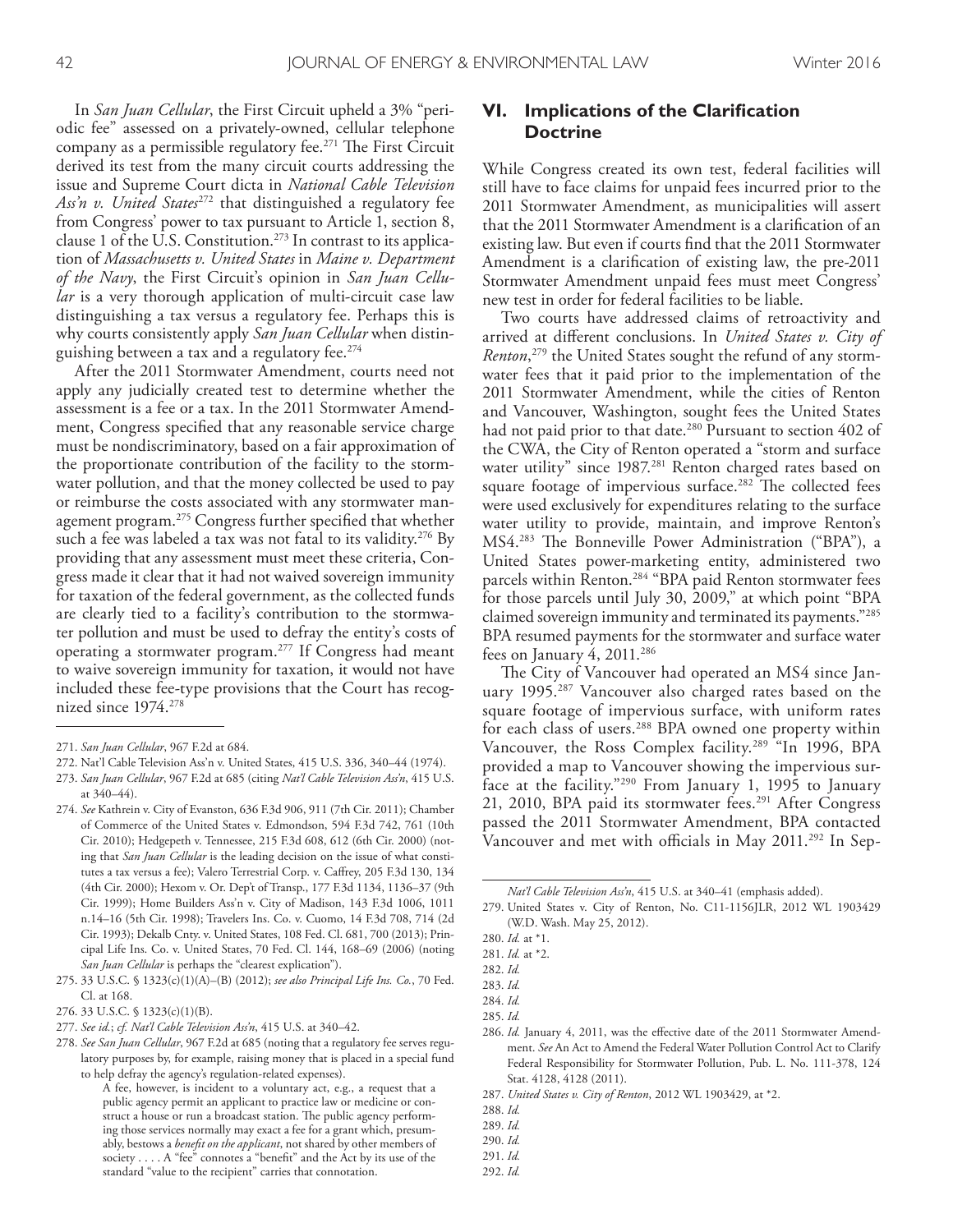tember 2011, BPA resumed payments, retroactive to January 4, 2011.<sup>293</sup> The BPA declared that it was "paying the newly accruing chares [sic] only as it continues to negotiate over the charged rates to ensure that . . . the rates are reasonable and nondiscriminatory."294

The official title of the 2011 Stormwater Amendment is "An Act to Amend the Federal Water Pollution Control Act to *Clarify* Federal Responsibility for Stormwater Pollution."295 The district court correctly noted that subsequent legislation declaring the intent of an earlier statute is entitled to great weight in statutory construction. 296

In the Ninth Circuit, when Congress declares an act to be a clarifcation of an earlier statute, the amendment is applied retroactively to all cases pending as of the date of its enactment. 297 To qualify as a clarifcation of an earlier statute, there must be some congressional intent thereof. 298 If the fact is not obvious from the amendment's title, courts look to legislative history.<sup>299</sup> The Ninth Circuit considers the remarks of bill sponsors to be "authoritative guide[s] to the statute's construction."300 In *ABKCO Music, Inc. v. LaVere*, 301 the Ninth Circuit concluded that amendments to the Copyright Act<sup>302</sup> were a clarification after observing that the relevant House committee report and bill co-sponsors expressed that the intent of amendments to 17 U.S.C. § 303(b) were to clarify the Copyright Law of 1909 in the presence of increasing litigation. 303 Courts will also fnd an amendment to be a clarifcation if the amendment resolves a dispute among the courts as to the law's meaning. 304

Also helpful in establishing an amendment's clarifying purpose is the respective agency's prior interpretation of the law. If Congress seems to be codifying an agency's previous interpretation and hopefully notes this in the legislative history, this intent will also weigh in favor of a court fnding the amendment is a clarifcation. 305 Interestingly, the Supreme Court does not appear to have addressed this issue in the way that most circuit courts have. Perhaps this is why most circuit courts look to their sister circuits when applying the doctrine. 306

295. An Act to Amend the Federal Water Pollution Control Act to Clarify Federal Responsibility for Stormwater Pollution, Pub. L. No. 111-378, 124 Stat. 4128, 4128 (2011) (emphasis added).

- 296. *United States v. City of Renton*, 2012 WL 1903429, at \*5 (citing Loving v. United States, 517 U.S. 748, 770 (1996)).
- 297. ABKCO Music, Inc. v. LaVere, 217 F.3d 684, 689 (9th Cir. 2000).

- 299. *Id.*; *see also* Piamba Cortes v. Am. Airlines, Inc., 177 F.3d 1272, 1283–84 (11th Cir. 1999).
- 300. United States v. Maciel-Alcala, 612 F.3d 1092, 1100 (9th Cir. 2010).
- 301. ABKCO Music, Inc. v. LaVere, 217 F.3d 684 (9th Cir. 2000).
- 302. Copyright Act of 1909, Pub. L. No. 60-349, 35 Stat. 1075.
- 303. *ABKCO Music*, 217 F.3d at 690.

However, the Supreme Court does have a line of case law that is consistent with the circuit courts' clarifcation doctrine. The Court has long ascribed to the doctrine that statutes afecting substantive rights and liabilities are presumed to have only prospective effect.<sup>307</sup> Consistent with the doctrine of clarifcation, this presumption can be overcome with a clear indication of retroactive application in the statute or its legislative history. 308 In the civil context, the Court has established a test for determining whether a change in law should be applied retroactively. In addressing what the Court has dubbed "the nonretroactivity question," the Court has stated:

A statute does not operate "retrospectively" merely because it is applied in a case arising from conduct antedating the statute's enactment . . . or upsets expectations based in prior law. Rather, the court must ask whether the new provision attaches new legal consequences to events completed before its enactment. The conclusion that a particular rule operates "retroactively" comes at the end of a process of judgment concerning the nature and extent of the change in the law and the degree of connection between the operation of the new rule and a relevant past event. 309

The Court acknowledged that this test leaves room for disagreement in hard cases but that judges tend to have "sound . . . instinct[s]" and that "familiar considerations of fair notice, reasonable reliance, and settled expectations ofer sound guidance."310

The clarification doctrine does not conflict with *Landgraf v. USI Film Productions*, 311 as *Landgraf* is only implicated if a court deems that "the new provision attaches new legal consequences to events completed before its enactment."<sup>312</sup> The clarifcation doctrine is not implicated in such an instance as the legal consequences were already in place.

Perhaps a more interesting issue regarding clarifcation is whether an entity must have a lawsuit pending before it can beneft from Congress' clarifcation of a statute. Many federal facilities have past-due charges, but rarely will the municipality involved have fled suit prior to the 2011 Stormwater Amendment. This issue was not raised in *Renton* even though the cities fled their counterclaim well after the 2011 Stormwater Amendment took effect.<sup>313</sup> However, it is clear from the Ninth Circuit cases cited in *Renton* "that clarifying legislation is not subject to any presumption against retro-

- 309. Landgraf v. USI Film Prods*.*, 511 U.S. 244, 269–70 (1994).
- 310. *Id.* at 270.

- 312. *Id.* at 270.
- 313. *See* United States v. City of Renton, No. C11–1156JLR, 2012 WL 1903429, at \*\*2–3 (W.D. Wash. May 25, 2012) (fnding that the United States did not fle its original claim until July 12, 2011).

<sup>293.</sup> *Id.*

<sup>294.</sup> *Id.*

<sup>298.</sup> *Id.* at 689–90.

<sup>304.</sup> *Id.* at 691.

<sup>305.</sup> *Id.*; *see also* Levy v. Sterling Holding Co., 544 F.3d 493, 507–08 (3d Cir. 2008) (announcing a four-factor test that does not consider the enacting body's description of an amendment as a clarifcation but does consider prior agency treatment).

<sup>306.</sup> *See* Baptist Mem'l Hosp., v. Sebelius, 566 F.3d 226, 229 (D.C. Cir. 2009); Levy, 544 F.3d at 506; Brown v. Thompson, 374 F.3d 253, 258-59 (4th Cir.

<sup>2004);</sup> Piamba Cortes v. Am. Airlines, Inc., 177 F.3d 1272, 1283 (11th Cir. 1999); Pope v. Shalala, 998 F.2d 473, 483 (7th Cir. 1993); Liquilux Gas Corp. v. Martin Gas Sales, 979 F.2d 887, 890 (1st Cir. 1992); Boddie v. Am. Broad. Cos., 881 F.2d 267, 269 (6th Cir. 1989).

<sup>307.</sup> Bennett v. New Jersey, 470 U.S. 632, 639–40 (1985) (citing United States v. Sec. Indus. Bank, 459 U.S. 70, 79 (1982); Greene v. United States, 376 U.S. 149, 160 (1964)).

<sup>308.</sup> *See id.* at 641.

<sup>311.</sup> Landgraf v. USI Film Prods*.*, 511 U.S. 244 (1994).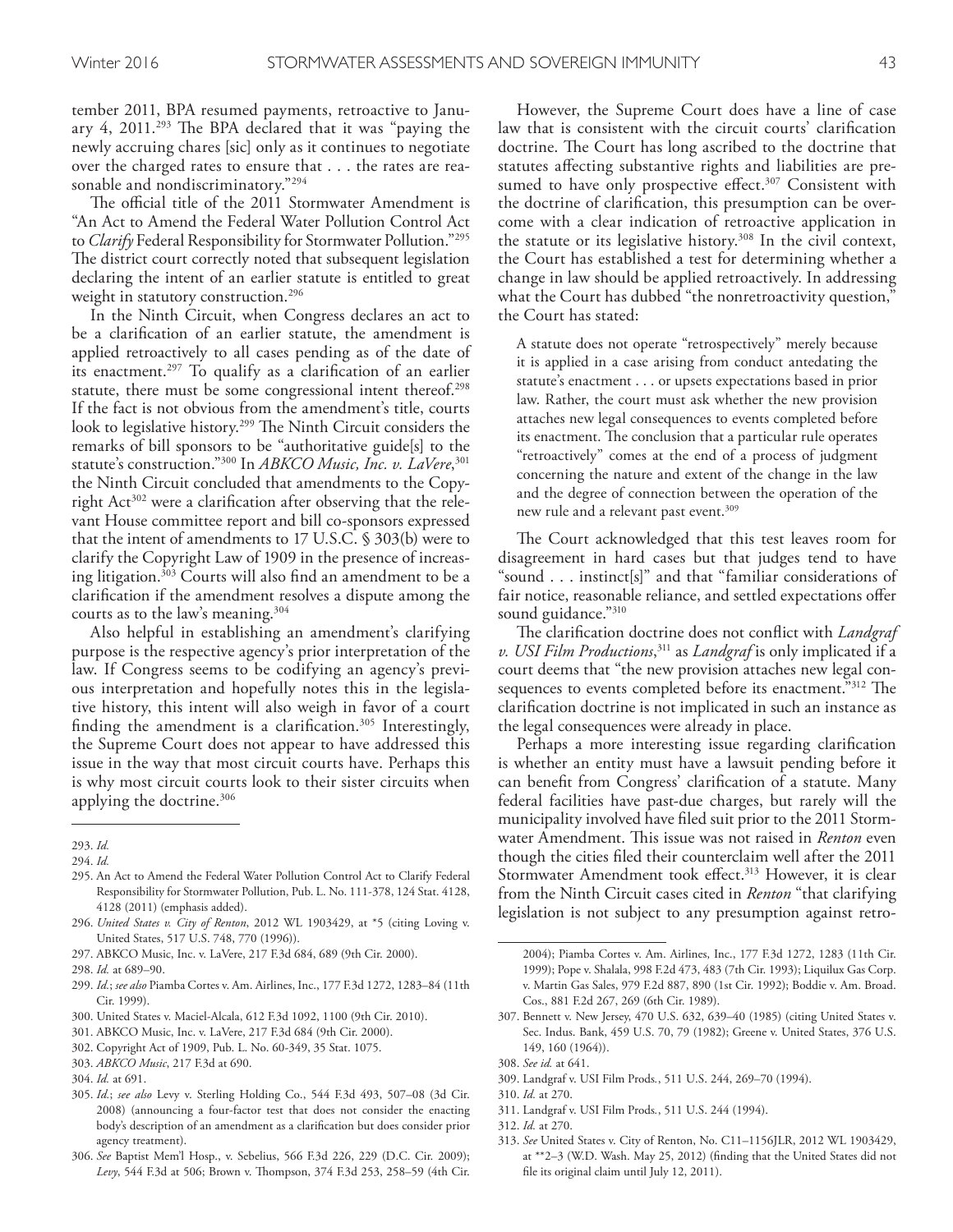activity and is applied to all cases pending as of the date of its enactment."<sup>314</sup> This appears to be the case in at least the Eleventh Circuit as well.<sup>315</sup> But does this affirmative statement mean that any municipality is out of luck if it failed to fle suit for past-due fees before the 2011 Stormwater Amendment? The circuit courts appear to be silent on this issue, perhaps indicating that future suits for past acts are not precluded provided that they are not barred by the applicable statute of limitations. That certainly was the case in *Renton*.

Applying the 2011 Stormwater Amendment retroactively, the *Renton* court easily found that the United States was liable for paying reasonable service charges prior to January 4, 2011. The district court pointed to the 1977 CWA amendments and proclaimed that the reference to "the payment of reasonable service charges" by the federal government and its duty to comply with all state and local "requirements, administrative authority, and process and sanctions respecting the control and abatement of water pollution  $\dots$ ."<sup>316</sup> refected "an unequivocal and unambiguous waiver of sovereign immunity."<sup>317</sup>

The government claimed it was immune from the retroactive payment of the fees because the stormwater management fees were taxes "from which it had not waived immunity prior to the amendment."<sup>318</sup> The district court rejected the government's claim, announcing that "even if the stormwater management fees are characterized as taxes, the clarifcation provided by the Stormwater Amendment indicates that Congress had waived immunity to such taxes even prior to the Amendment."319

The district court rejected the federal government's other arguments that it never voluntarily sought a beneft or service and that the stormwater charges were not imposed for a service or benefit provided to the United States.<sup>320</sup> The district court countered that CWA section 313 does not require a request or receipt of a service, and it noted that the diference between taxes and fees was not relevant because Congress clearly waived its immunity to "local requirements, administrative authority, and process and sanctions . . . including reasonable service charges."321

The district court left for another day the issue of whether the cities' charges met the requirements of section 313(c). 322 However, given that most circuits do retroactively apply amendment clarifications,<sup>323</sup> this decision could spell budget

319. *Id.*

321. *Id.* at \*10 (citing CWA § 313(a), (c)).

catastrophe for federal agencies that have refused to pay valid stormwater fees prior to the 2011 Stormwater Amendment.

The Court of Federal Claims ("COFC") came to the contrary conclusion of *Renton* regarding both the scope of the waiver in the 1977 CWA and the application of the clarifcation doctrine. "Reasonable services charges" in the 1977 CWA, the COFC concluded, more closely corresponds with the charging of a fee rather than the imposition of a tax. 324 The COFC looked both at the nature of the charge and the nomenclature that Congress used in the 1977 CWA. 325 While the COFC noted that there were two plausible readings of the statute, the presence of ambiguity necessitated reading the waiver as narrowly as possible. 326

Since the COFC found that there was not a waiver in the 1977 version of the CWA for taxation, the 2011 Stormwater Amendment was not a clarifcation, but a new waiver of sovereign immunity, and thus could not be applied retroactively.<sup>327</sup> The COFC agreed with the general proposition of retroactivity espoused in *Piamba Cortes v. American Airlines Inc.*, 328 yet it noted that the *Renton* court failed to consider the import of the doctrine of sovereign immunity.<sup>329</sup> The clarification doctrine can never be applied in the case of a statute waiving sovereign immunity, as any ambiguity contained in the statute must be resolved in favor of immunity. 330 In contrast, the clarifcation doctrine permits a court to review legislative history of the later enactment in order to determine if Congress meant to "clarify" a previous statute.<sup>331</sup> The COFC's conclusion is logically consistent, and more courts are likely to apply it given that the "clarifcation" involved a waiver of sovereign immunity.

As the Roman historian and author, Pliny the Elder, noted almost two thousand years ago,<sup>332</sup> "the only certainty is that nothing is certain."333 Congress clarifed the components of a proper stormwater fee—a nondiscriminatory stormwater charge that is (1) based on some fair approximation of the facility's contribution to stormwater pollution and (2) used

328. Piamba Cortes v. Am. Airlines, Inc., 177 F.3d 1272, 1283 (11th Cir. 1999).

331. *Id.* at 710.

333. *Pliny the Elder Quotes*, BrainyQuote.com, http://www.brainyquote.com/ quotes/quotes/p/plinytheel403841.html (last visited July 8, 2015).

<sup>314.</sup> ABKCO Music, Inc. v. LaVere, 217 F.3d 684, 689–90 (9th Cir. 2000).

<sup>315.</sup> *See* Piamba Cortes v. Am. Airlines, Inc., 177 F.3d 1272, 1283 (11th Cir. 1999) ("[C]oncerns about retroactive application are not implicated when an amendment that takes efect after the initiation of a lawsuit is deemed to clarify relevant law rather than efect a substantive change in the law.").

<sup>316.</sup> *United States v. City of Renton*, 2012 WL 1903429, at \*5 (quoting 33 U.S.C. § 1323 (2006)).

<sup>317.</sup> *Id.*

<sup>318.</sup> *Id.* at \*9.

<sup>320.</sup> *Id.*

<sup>322.</sup> *Id.* at \*\*10–11 (denying summary judgment for cities on issue of specifc service charges based on CWA section 313(c)).

<sup>323.</sup> *See* Baptist Mem'l Hosp. v. Sebelius, 566 F.3d 226, 229 (D.C. Cir. 2009) (relating to retroactivity of agency rule clarifcation); Levy v. Sterling Holding Co.,

<sup>544</sup> F.3d 493, 506–08 (3d Cir. 2008) (relating to retroactivity of rule clarifcation); Brown v. Thompson, 374 F.3d 253, 258-59 (4th Cir. 2004) (relating to retroactivity of statutory clarifcation); Piamba Cortes v. Am. Airlines, Inc., 177 F.3d 1272, 1283, 1287, 1290 (11th Cir. 1999) (relating to retroactivity of convention or treaty clarifcation); Pope v. Shalala, 998 F.2d 473, 483–85 (7th Cir. 1993) (relating to retroactivity of rule clarifcation); Liquilux Gas Corp. v. Martin Gas Sales, 979 F.2d 887, 890 (1st Cir. 1992) (relating to retroactivity of Puerto Rico law clarifcation); Boddie v. Am. Broad. Cos., 881 F.2d 267, 269–70 (6th Cir. 1989) (relating to retroactivity of statutory clarifcation).

<sup>324.</sup> Dekalb Cnty. v. United States, 108 Fed. Cl. 681, 707 (2013).

<sup>325.</sup> *Id.* at 699–707.

<sup>326.</sup> *Id.* at 707–08.

<sup>327.</sup> *Id.* at 710.

<sup>329.</sup> *Dekalb Cnty. v. United States*, 108 Fed. Cl. at 709 (citing *Piamba Cortes*, 177 F.3d at 1283; United States v. City of Renton, No. C11–1156JLR, 2012 WL 1903429, at \*1 (W.D. Wash. May 25, 2012)).

<sup>330.</sup> *Id.* (citing FAA v. Cooper, 132 S. Ct. 1441, 1448 (2012)).

<sup>332.</sup> *See* Jerry Stannard, *Pliny the Elder*, Encyclopedia Britannica, http://www. britannica.com/EBchecked/topic/464822/Pliny-the-Elder (last visited July 7, 2015).